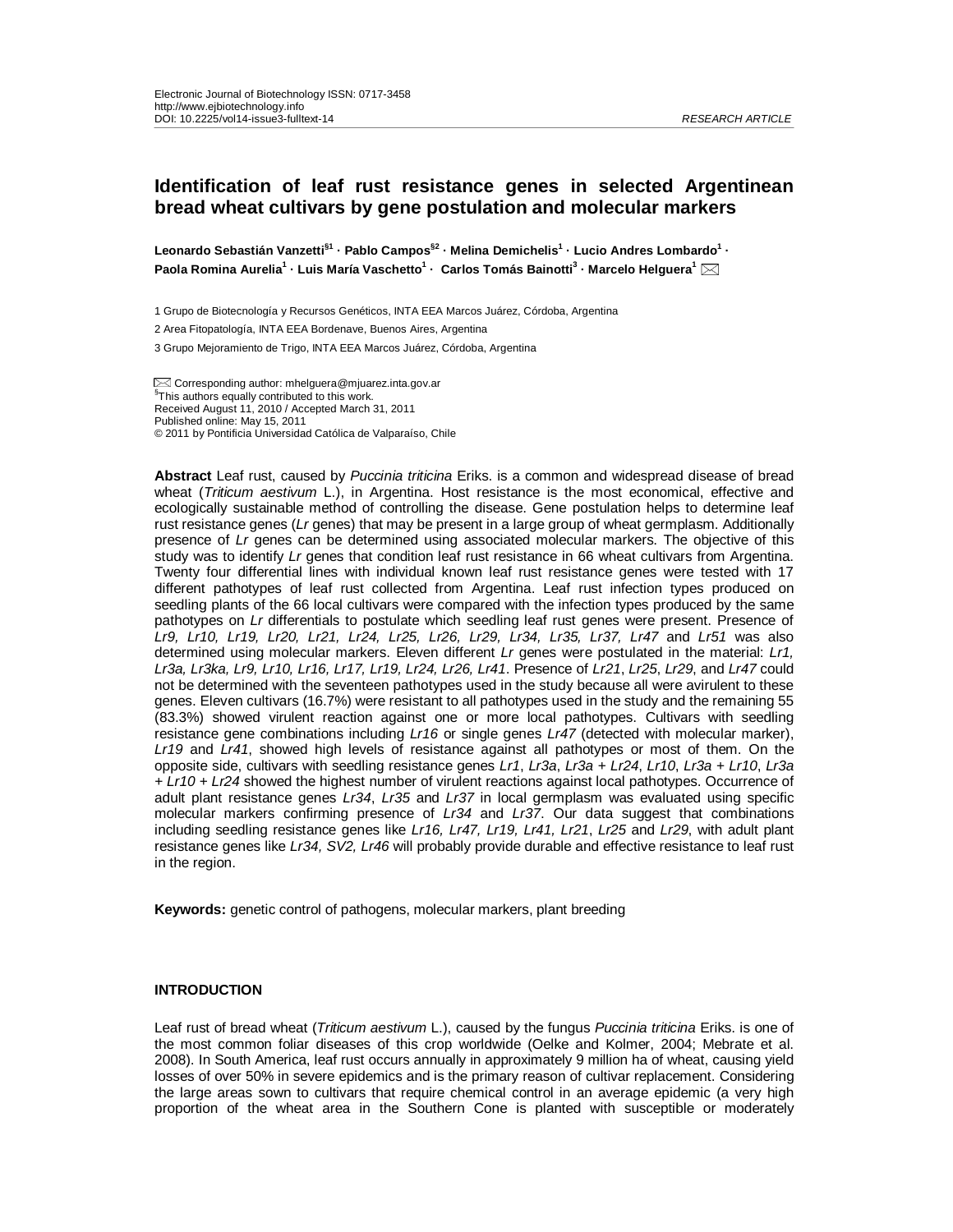susceptible cultivars), the total annual cost of fungicide applications to control leaf rust in the region is about US\$50 million (Germán et al. 2007).

The use of resistant cultivars offers the most effective and ecologically sustainable method of control of the disease, therefore, incorporating genetic resistance to this pathogen into adapted germplasm is a major goal in most wheat breeding programs.

Plant disease resistance can be classified into two categories: qualitative resistance, conferred by a single resistance gene (also termed as major, seedling, or race specific resistance) and quantitative resistance, mediated by multiple genes or quantitative trait loci (QTLs) (also termed as adult plant, race non-specific or slow rusting resistance) with each providing a partial increase in resistance (Kou and Wang, 2010). More than sixty genes for leaf rust resistance (*Lr*), most of them major, seedling or race specific genes, have been catalogued to date in wheat (McIntosh et al. 2008; Samsampour et al. 2010). However, the gene-for-gene interaction between host resistance genes and pathogen virulence genes combined by virulence shifts in pathogen populations have reduced the effectiveness of a significant number of major leaf rust resistance genes (Johnson, 2000; Bulos et al. 2006). Replacement of highly variable land races by higher yielding, pure-line varieties in many parts of the world, including the South Cone, has further reduced the wheat gene pool and favored virulence shifts events in pathogen populations.

In this context, a better knowledge on the identity of effective *Lr* genes present in adapted cultivars that can be used as donors of resistance in wheat breeding programs could greatly improve the efficiency of developing resistant cultivars by using these genes *per se* or by stacking different resistant genes in a given cultivar, a process also known as gene pyramiding (Messmer et al. 2000); thereby helping to avoid the release of cultivars that are genetically uniform (Mebrate et al. 2008).

Before gene pyramiding is practiced, it is advisable to identify effective and genetically different sources of resistance. Gene postulation is the most frequent method to determine the presence of the probable race-specific seedling resistance genes (*Lr* genes) in a host cultivar, many researchers have used this method to for identifying *Lr* genes in a group of wheat genotypes (Kolmer, 2003; Oelke and Kolmer, 2004; Wamishe and Milus, 2004; Hysing et al. 2006; Mebrate et al. 2008). In this procedure, a host cultivar is evaluated against a collection of *Puccinia triticina* Eriks. Isolates carrying different avirulence/virulence gene combinations (pathotypes) on the basis of phenotypic expressions in the form of infection types (ITs). Infection types produced on a series of differential genotypes carrying individual *Lr* resistant genes are the basis for comparing the ITs of wheat cultivars with unidentified genes for leaf rust resistance. Gene postulation can be complicated by interactions between resistance genes and it is better suited for resistance genes that are expressed at seedling stage (qualitative resistance genes) than at adult plant (in general, quantitative resistance genes). Certain adult plant resistance genes like *Lr34* and *Lr46* are very important for breeding because they proved to confer durable resistance over a long period of time in different environments, as well as against diverse pathotypes of the fungus (Schnurbusch et al. 2004).

Alternatively to gene postulation, presence of *Lr* genes can be determined by testing host cultivars with molecular markers linked to resistance genes. This approach overcomes some of the problems associated with traditional gene postulation, such as gene interactions and plant stage of gene expression. Recently there have been advances in the mapping (and development of molecular markers) of several leaf rust resistance genes (Helguera et al. 2000; Prins et al. 2001; Helguera et al. 2003, Helguera et al. 2005; Gupta et al. 2006; Lagudah et al. 2006; Bansal et al. 2008; Mebrate et al. 2008; Kuraparthy et al. 2009; Sun et al. 2009; Samsampour et al. 2010). Once these genetic factors are mapped, they can be controlled by molecular markers and the corresponding genotypes of individuals can be assessed easily. As a consequence, the identification of cultivars carrying favourable alleles at these loci will provide valuable genetic material for the development of new improved varieties.

The objective of this study was to identify *Lr* genes that condition leaf rust resistance in 66 bread wheat cultivars from Argentina using gene postulation and molecular markers.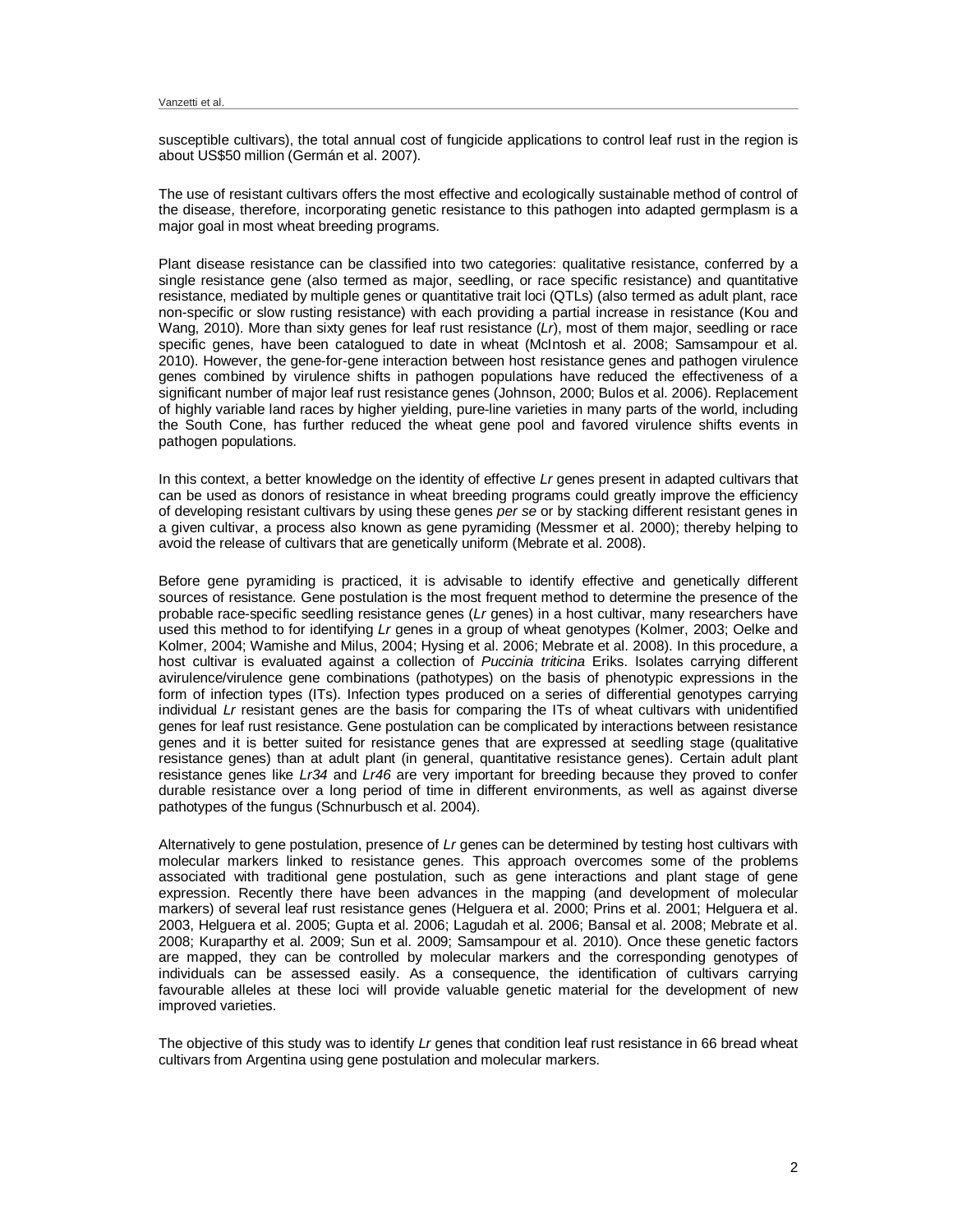|                                            |           | <b>MDT</b>              | <b>MFP</b>            | <b>MFR</b>     | <b>MFT</b>                    | <b>MDR</b>               | <b>MCP</b>              | <b>MCP</b>               | <b>CHT</b>     | <b>MBJ</b>            | <b>MFR</b>            | <b>MRN</b>     | <b>TDP</b>     | <b>MFP</b>               | <b>TNR</b>     | <b>MGT</b>              | <b>SNG</b>     | <b>MLD</b>     | <b>MFR</b>            |
|--------------------------------------------|-----------|-------------------------|-----------------------|----------------|-------------------------------|--------------------------|-------------------------|--------------------------|----------------|-----------------------|-----------------------|----------------|----------------|--------------------------|----------------|-------------------------|----------------|----------------|-----------------------|
| Line/cultivar                              | Gene      | $10-$<br>20             | 20                    | $10-$<br>20    | $10-$<br>20                   | $10-$<br>20              | 10                      | $10 -$<br>19             |                | $10-$<br>20           | 10                    | 10             | $10 -$<br>20   | 10                       | 20             | 10                      | 10             | 10             | 10                    |
| Centenario/6*Thatcher                      |           | 4                       | $\boldsymbol{\Delta}$ | 4              | 4                             | 4                        | 4                       | $\overline{4}$           | $\mathbf 0$    | $\boldsymbol{\Delta}$ |                       | 4              | 4              | $\overline{4}$           | 4              | 4                       | 4              | 4              | $\boldsymbol{\Delta}$ |
| Webster/6*Thatcher                         | 2a        | 0;                      |                       |                | ٠<br>$\overline{\phantom{a}}$ | 0;                       | $\cdot$                 | 0;                       |                |                       |                       | 0:             | $\overline{4}$ | $\mathbf{0}$             | $\overline{4}$ |                         | $\overline{4}$ | $\mathbf{0}$   |                       |
| Thatcher*6/Loros                           | 2c        | $11 +$                  | :1                    | $11+$          |                               | 1                        | :1                      |                          | :1             |                       | :N                    |                | 4              | :1                       | $\overline{4}$ | :1                      | $\overline{4}$ | :1             | :N                    |
| Democrat/6*Thatcher                        | 3a        | $\overline{4}$          | $\overline{4}$        | $\overline{4}$ | $\overline{4}$                | $\overline{\mathcal{A}}$ | $\overline{4}$          | $\overline{4}$           | $\overline{4}$ | $\overline{4}$        | $\overline{4}$        | 4              | 4              | $\overline{4}$           | 4              | $\overline{4}$          | :1             | $\overline{4}$ | $\overline{4}$        |
| K.Aniversario/6*Thatcher                   | 3ka       | 4                       | $\boldsymbol{\Delta}$ | $3 + 4$        | 4                             | 4                        | 4                       | $\boldsymbol{\varDelta}$ | 2              | 2                     | 4                     | 4              | 4              | $\overline{\mathcal{L}}$ | 4              | 4                       | $\overline{2}$ | 2              | $\overline{4}$        |
| Thatcher*6/Transfer                        | 9         | 0:                      | 0:                    | $\mathbf{0}$   | ٠                             |                          | 0:                      | 0:                       | $\Omega$       | 0:                    | $\Omega$              | $\overline{4}$ | 0:             | 0:                       | $\overline{4}$ | 0:                      | $\overline{4}$ | $3+$           | $\Omega$              |
| Exchange/6*Thatcher                        | 10        | 4                       | $2=$                  | $3+4$          | 3                             | 4                        | 4                       | 4                        | :1             | $\boldsymbol{\Delta}$ | 4                     | 4              | 4              | 4                        | :1             | 4                       | 4              | 3              | $\overline{4}$        |
| Hussar(W976)                               | 11        | $\overline{4}$          | 2                     | 4              | $\overline{4}$                | $\overline{4}$           | $2 -$                   | 3                        | $\overline{4}$ | $\overline{4}$        | $\overline{4}$        | $\overline{2}$ | 2              | 2                        | $\overline{4}$ | $\overline{4}$          | $\overline{4}$ | $\overline{2}$ | $\overline{4}$        |
| Selkirk/6*Thatcher                         | 14a       | $\overline{\mathbf{4}}$ | $\overline{A}$        | 4              | $\overline{4}$                | 4                        | $\overline{\mathbf{4}}$ | $3+$                     | $\overline{4}$ | $\overline{4}$        | $\boldsymbol{\Delta}$ | 4              | 2              | $\overline{4}$           | 4              | $\overline{\mathbf{A}}$ | 4              | $\overline{2}$ | $\overline{A}$        |
| Exchange/6*Thatcher                        | 16        | $1+$                    | $1+$                  | $1+$           | $11 +$                        | 1 <sub>N</sub>           | $1+$<br>(3)             | $1 + 2$                  | $\overline{4}$ | $1 + 2$               | $1+N$                 | $\overline{4}$ | $1+2N$         | $1+$                     | $1+$           | 3                       | $1++$          | $1++(2++)$     | $1+N$                 |
| Klein Lucero/6*Thatcher                    | 17        | $\overline{4}$          | $\overline{4}$        | $1+$           | 4                             | :1                       | 4                       | 4                        | 4              | $3 + 4$               | $12 =$                | 4              | 4              | 4                        |                | 4                       |                | $3 + 4$        | $12=$                 |
| Thatcher*7/Africa43                        | 18        | 2                       | 2                     | $33 -$         | 2                             | $2+$                     | $33+$                   | $3+4$                    | 2              | $22 -$                | $\overline{4}$        | $\overline{2}$ | 2              | 2                        | 2              | $1+$                    | $\overline{4}$ | $2 -$          | $\overline{4}$        |
| Tc*6/Agatha                                | 19        | $\Omega$                | 0:                    | 0:             | 0:                            | 0.                       | $\ddot{\cdot}$          | 4                        | 0:             | $\mathbf 0$           |                       |                | 0;             | $\Omega$                 | $\Omega$       | 0                       | $\cdot$        |                |                       |
| Thew                                       | 20        | $\overline{4}$          | $\overline{4}$        | $\overline{4}$ | $\overline{4}$                | $\overline{4}$           | :1N                     | :1N                      | :1N            | 3                     | :1N                   | :1N            | $\overline{4}$ | :1N                      | $2 + +3$       | :1N                     | :1N            | :1N            | :1N                   |
| Thatcher*6/RI5406                          | 21        | 2                       | $\overline{2}$        | $2 -$          | $\overline{2}$                | $\overline{2}$           | $2 -$                   | 2                        | $2+$           | $2 -$                 | $2 -$                 | 2              | $22 -$         | 2                        | :1             | 2                       | $\overline{2}$ | 2              | 2-                    |
| LeeFL310/6*Thatcher                        | 23        | $\overline{4}$          | $33+$                 | $\overline{4}$ | $\overline{4}$                | $\overline{4}$           | $22+$                   | 2                        | $\overline{4}$ | $22 -$                | $\overline{4}$        | $***$          | $\overline{4}$ | $\overline{4}$           | $3 + 4$        | $\overline{2}$          | $\overline{4}$ | $\overline{2}$ | $\overline{4}$        |
| Agent                                      | 24        | $\overline{\mathbf{4}}$ | $3 + 4$               | 4              | 3                             | $3+$                     | 0;                      |                          | :1             | 0:                    | 4                     | $\bullet$      | 4              | 3                        | $3 + 4$        | :1                      | 4              |                | $\overline{4}$        |
| Thatcher*7/Transec                         | 25        | :1                      | $\mathbf{1}$          | 1              | :1                            | :1                       | :1                      | 00:                      |                | :1                    | :1                    | 0:             | 1 <sub>N</sub> | :1                       | :1             | :1                      | $\mathbf{1}$   | :1             | :1                    |
| Prointa Pigué                              | 26        | $2=$                    | 3                     | 4              | $33+$                         | 2                        | 4                       | $\overline{4}$           | 4              | $\overline{2}$        |                       | 4              | $1 + +$        | 4                        | 2              | 2                       | $22+$          | 2              | $\overline{4}$        |
| Gatcher (27+31+10)                         | $27 + 31$ | $\overline{4}$          | $X - 2 =$             | $\overline{4}$ | $\overline{4}$                | $\overline{4}$           | $\overline{4}$          | X                        | :1             | $3+$                  | $\overline{4}$        | :1             | $\overline{4}$ | $\overline{4}$           |                | $\overline{4}$          | 3              | $\mathsf{X}$   | $\overline{4}$        |
| Thatcher*6/CS7DAg#11                       | 29        | $11 +$                  | $11 +$                | $1+$           |                               |                          | :1                      | :1                       |                |                       | 1 <sub>N</sub>        | :1             | 1 <sub>N</sub> | 1                        | $11+$          | :1                      | $22 -$         | :1             | 1 <sub>N</sub>        |
| Tam107*3/TA2460                            | 41        | $\overline{0}$          | 0:                    | $\overline{0}$ | $\overline{0}$                | $\Omega$                 | 0:                      | $\Omega$                 | $\mathbf{0}$   | $\Omega$              | $\overline{0}$        | $\overline{4}$ | $\Omega$       | $\mathbf{0}$             | $\overline{4}$ | $\Omega$                | $\overline{0}$ | <b>NT</b>      | $\mathbf{0}$          |
| <b>BIOINTA 2004</b>                        | 47        |                         | 0:                    | 0:             | $11 +$                        | :1                       | 0;                      |                          |                | :1                    | 0:                    | 0;             |                |                          | $\mathbf 0$    |                         | 0.             | 0;             | 0:                    |
| UC1037*6/Neepawa*6/<br>T. spelotides F-7-3 | 51        | 3                       | 3                     | $2 -$          | $3+$                          | $1 + +$                  | :1                      |                          | $\Omega$       | :1                    | $1 + +$               | $\Omega$       | $2 + +$        | $22+$                    | $1++$          | 0:                      | :1             | <b>NT</b>      | $1 + +$               |

**Table 1. Seedling infection types\* of differential lines with different leaf rust resistance genes tested against 17 pathotypes\*\*.**

\* '0'= no visible uredia; ';'= hypersensitive flecks; '1'= small uredia with necrosis; '2'= small to moderate size uredia with green islands and surrounded by necrosis or chlorosis; '3'= moderate size uredia with or withou chlorosis; '4'= Large uredia without chlorosis; 'N'= necrosis. Symbols '-', '+' and '++' denote smaller or larger uredinia. The most common infection is listed first. For example, 11+ indicates infection types of 1 and 1+. not tested. \*\*Pathotypes nomenclature based on Long and Kolmer (1989) with additional virulence over Lr10 and/or Lr20.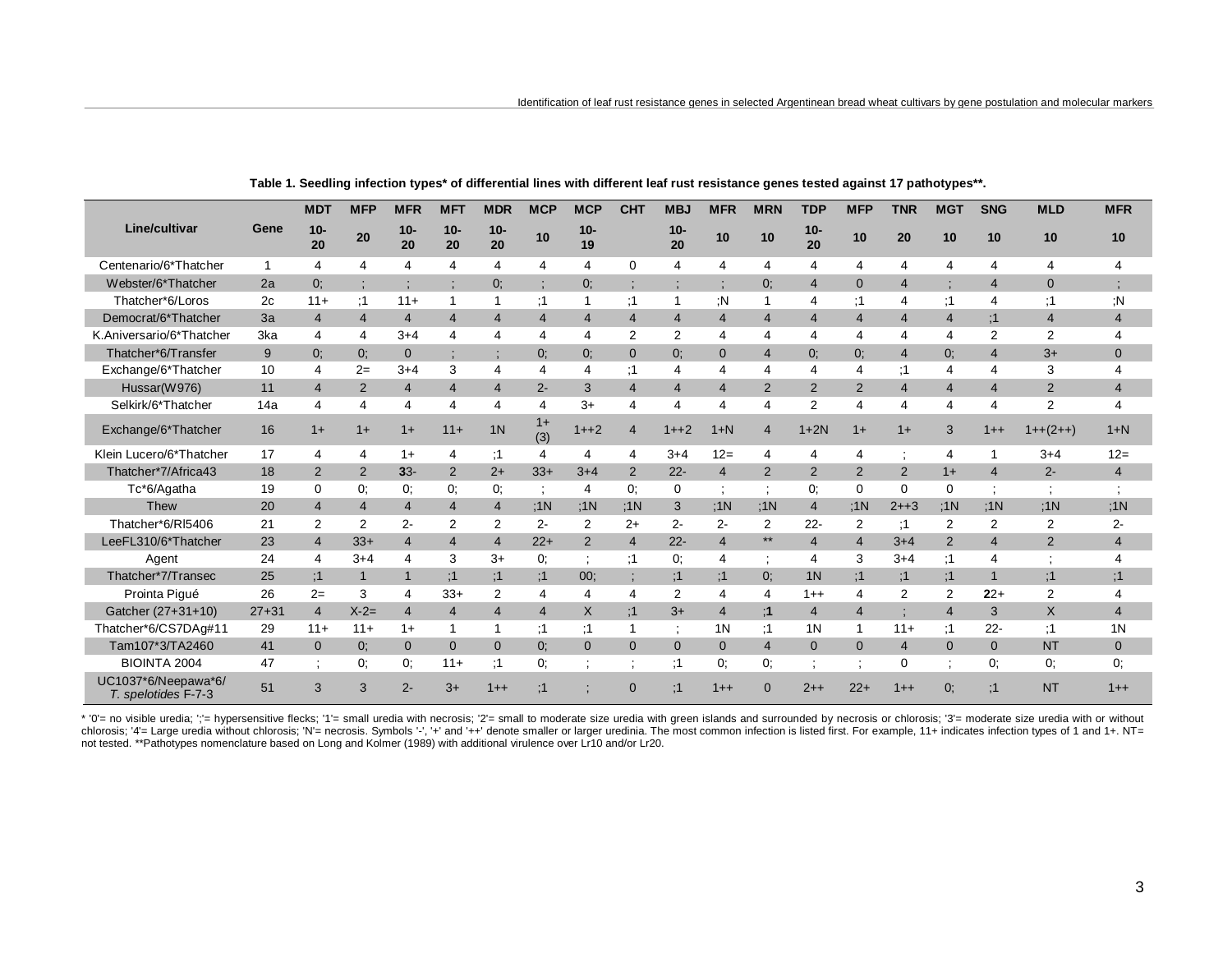# **MATERIALS AND METHODS**

#### **Plant material**

A set of 66 bread wheat cultivars registered in Argentina were used to identify *Lr* genes with molecular markers and/or traditional gene postulation. Seed stocks were obtained from Instituto Nacional de Tecnología Agropecuaria (INTA) Marcos Juárez Wheat Germplasm Bank (Marcos Juárez, Argentina).

Sixteen near isogenic lines of Thatcher that differ for single leaf rust resistance genes and eight wheat cultivars and breeding lines with known leaf rust resistance genes were used as controls for molecular markers and/or traditional gene postulation studies (McIntosh et al. 1995, Table 1). Additionally, differential lines carrying adult plant resistance *Lr* genes 'VPM1' (*Lr37*+), 'Lalbahadur + *Lr34'* (*Lr34* has been transferred from Parula7D) and 'Thatcher\*6/RL5711' (*Lr35*+) were used as controls for molecular markers.

#### **Tests for** *P. triticina* **resistance (gene postulation studies)**

At least eight plants from 66 common wheat cultivars from Argentina and 24 differential lines carrying single *Lr* genes (Table 1) were evaluated for seedling resistance to leaf rust at the Cereal Disease Laboratory in INTA Bordenave during 2008. Plants were grown in a greenhouse set at 18 to 22ºC with natural day light. Seedlings were inoculated with leaf rust pathotypes MDT 10-20, MFP 20, MFR 10-20, MFT 10-20, MDR 10-20, MCP 10, MCP 10-19, CHT, MBJ 10-20, MFR 10, MRN 10, TDP 10-20, MFP 10, TNR 20, MGT 10, SNG 10 and MLD 10, which are the most common isolates in Argentina. Seedlings were inoculated at 8 days after planting, when the primary leaves were fully extended. For each pathotype, an oil-spore mixture was atomized onto the seedling and seedlings were incubated in a dew chamber for 18 hrs with no light at 18-22ºC. After incubation, the plants were placed in a greenhouse set at 18-22ºC. Infection types were scored (first and second leaf) 14 days after inoculation using a scale of 0-4 according to Stakman et al. (1962). Pathotypes designations were according to the North American nomenclature described in Long and Kolmer (1989) with additional virulence over *Lr10* or *Lr20* genes.

# **DNA extraction**

Genomic DNA was extracted from fresh leaves of single plants using a fast, small-scale DNA isolation procedure based on Helguera et al. (2005).

# **Detection of** *Lr* **genes with molecular markers**

Molecular markers for fifteen different *Lr* genes were included in this study. Primer names, sequences, annealing temperatures, expected product sizes and original references from *Lr* gene associated markers are detailed in Table 2.

In all cases, Polymerase Chain Reaction (PCR) reactions were performed in 25 µl aliquots in a PTC-100 (MJ Research) thermal cycler. The reaction buffer contained 100 ng of genomic DNA (template), 1X *Taq* polymerase buffer (Promega Corp. Madison, WI), 1.0 U *Taq* DNA polymerase (Promega), 0.2 mM of each deoxynucleotide, 0.2 µM of each primer and 1.5 mM of MgCl<sub>2</sub>. Forty cycles of 45 seconds at 94ºC, 45 sec at 55-65ºC depending on the primer combination (Table 2) and 1 min at 72ºC were performed, followed by a final elongation step of 10 min at 72ºC. After that, PCR reactions (10 µl each) were run on 2% agarose (Promega) gel in SB buffer at constant power (100 V) for about 30 min. In the case of markers for *Lr37* and *Lr51* PCR products (10 µl) were digested with restriction enzymes *Dpn* II and *Pst* I, respectively, and later electrophoresed. After electrophoresis the gels were stained with ethidium bromide (0.5 g/L) and visualized with Ultra Violet (UV) light.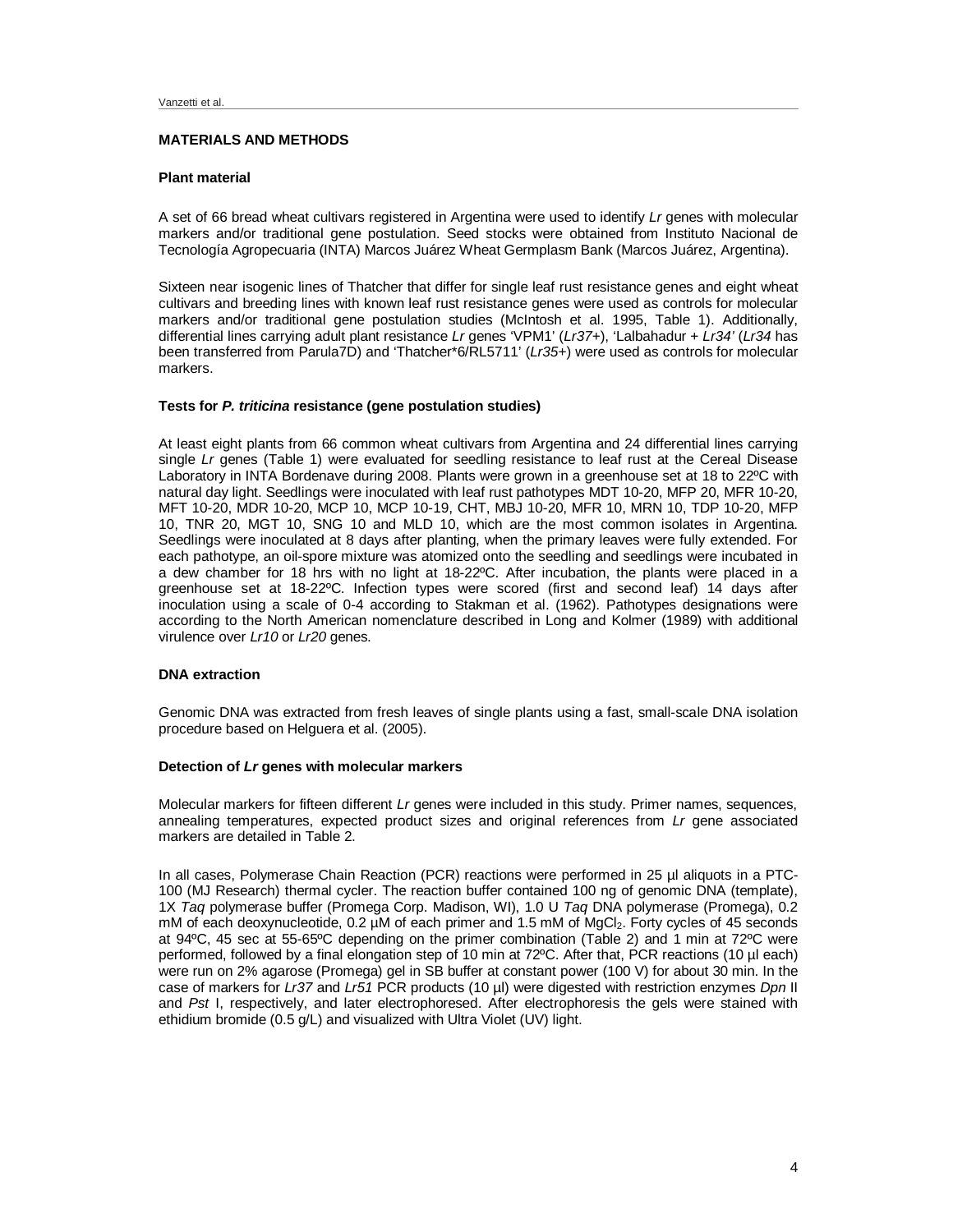| Gene | <b>Name</b>      | Primer sequences (5'-3')        | Annealing temp. (°C) | <b>Product size</b><br>(bp) | Reference                |
|------|------------------|---------------------------------|----------------------|-----------------------------|--------------------------|
| Lr9  | J13/1            | TCCTTTTATTCCGCACGCCGG           | 55                   | 1110                        | Schachermayr et al. 1994 |
|      | J13/2            | <b>CCACATACCCCAAAGAGACG</b>     |                      |                             |                          |
| Lr10 | Lrk10D1          | <b>GAAGCCCTTCGTCTCATCTG</b>     | 55                   | 282                         | Schachermayr et al. 1997 |
|      | Lrk10D2          | TTGATTCATTGCAGATGAGATCACG       |                      |                             |                          |
| Lr19 | GbF              | <b>CATCCTTGGGGACCTC</b>         | 60                   | 130                         | Prins et al. 2001        |
|      | GbR              | <b>CCAGCTCGCATACATCCA</b>       |                      |                             |                          |
| Lr20 | <b>STS638-L</b>  | GCGGTGACTACACAGCGATGAAGCAATGAAA | 60                   | 542                         | Neu et al. 2002          |
|      | <b>STS638-R</b>  | GCGGTGACTAGTCCAGTTGGTTGATGGAAT  |                      |                             |                          |
| Lr21 | F                | CCAAAGAGCATCCATGGTGT            | 54                   | 885                         | Huang and Gill, 2001     |
|      | R                | <b>CGCTTTTACCGAGATTGGTC</b>     |                      |                             |                          |
| Lr24 | $J09-1$          | <b>TCTAGTCTGTACATGGGGGC</b>     | 55                   | 350                         | Schachermayr et al. 1995 |
|      | $J09-2$          | <b>TGGCATGAACTCCATACG</b>       |                      |                             |                          |
| Lr25 | Lr25F20          | CCACCCAGAGTATACCAGAG            | 50                   | 1800                        | Procunier et al. 1995    |
|      | Lr25F19          | CCACCCAGAGCTCATAGAA             |                      |                             |                          |
| Lr26 | <b>IB-267L</b>   | <b>GCAAGTAAGCAGCTTGATTTAGC</b>  | 55                   | 267                         | Mago et al. 2002         |
|      | <b>IB-267R</b>   | AATGGATGTCCCGGTGAGTGG           |                      |                             |                          |
| Lr29 | Lr29F24          | GTGACCTCAGGCAATGCACACAGT        | 55                   | 900                         | Procunier et al. 1995    |
|      | Lr29R24          | GTGACCTCAGAACCGATGTCCATC        |                      |                             |                          |
| Lr34 | csLV34F          | <b>GTTGGTTAAGACTGGTGATGG</b>    | 55                   | 150                         | Lagudah et al. 2006      |
|      | csLV34R          | <b>TGCTTGCTATTGCTGAATAGT</b>    |                      |                             |                          |
| Lr35 | Lr35F            | AGAGAGAGTAGAAGAGCTGC            | 55                   | 900                         | Gold et al. 1999         |
|      | Lr35R            | AGAGAGAGAGCATCCACC              |                      |                             |                          |
| Lr37 | <b>URIC</b>      | <b>GGTCGCCCTGGCTTGCACCT</b>     | 60                   | 285                         | Helguera et al. 2003     |
|      | LN2              | TGCAGCTACAGCAGTATGTACACAAAA     |                      |                             |                          |
| Lr47 | <b>PS10L</b>     | <b>TCTTCATGCCCGGTCGGGT</b>      | 60                   | 224                         | Helguera et al. 2000     |
|      | <b>PS10L2</b>    | GGGCAGGCGTTTATTCCAG             |                      |                             |                          |
|      | <b>PCAPSR</b>    | <b>CGTGAGACTCGCCGTTACCTTG</b>   |                      |                             |                          |
|      | S30-13L          | GCATCAACAAGATATTCGTTATGACC      |                      |                             |                          |
| Lr51 | <b>AGA7-759R</b> | <b>TGGCTGCTCAGAAAACTGGACC</b>   | 52                   | $422 + 397$                 | Helguera et al. 2005     |

**Table 2. Primer name, sequences, PCR annealing temperature, expected product size and references from** *Lr* **gene associated markers used in this study.**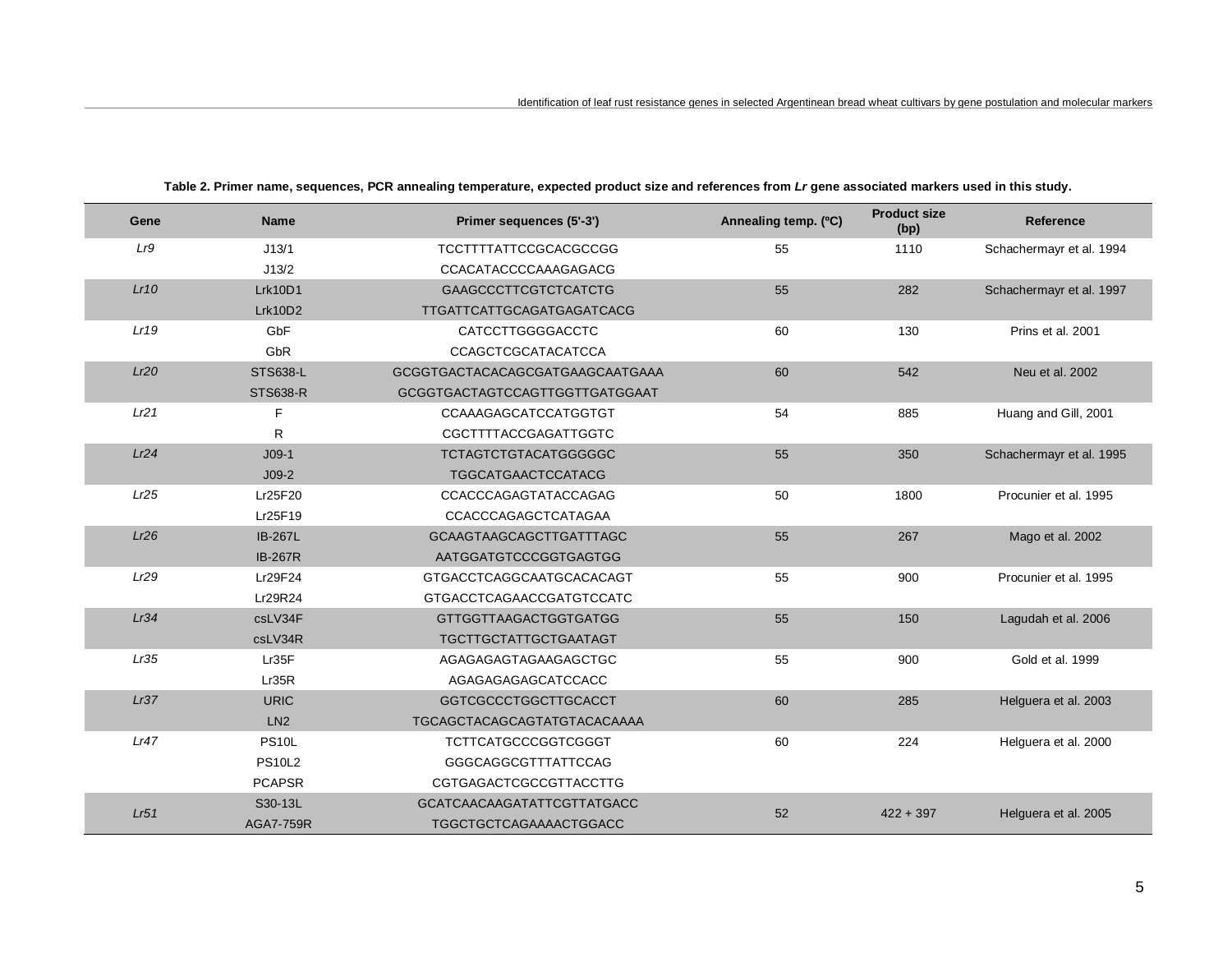# **RESULTS**

#### **Seedling resistance by gene postulation**

The infection types (ITs) of the 17 *P. triticina* pathotypes to 24 differential lines are listed in Table 1. Table 3 presents the ITs of wheat cultivars considering the same 17 *P. triticina* pathotypes used to infect the 24 differential lines. The ITs of the cultivars and the differential lines to the different *P. triticina* pathotypes determined the gene postulations (Table 3, Column 2). Eleven different Lr genes were postulated in the material: *Lr1, Lr3a, Lr3ka, Lr9, Lr10, Lr16, Lr17, Lr19, Lr24, Lr26, Lr41*. Presence of *Lr21*, *Lr25*, *Lr29*, and *Lr47* could not be determined with the seventeen pathotypes used in the study because all were avirulent to these genes (to date, no virulent pathotypes against *Lr21*, *Lr25*, *Lr29*, and *Lr47* have been detected in Argentina). Of the 66 tested cultivars, one cultivar had no detectable seedling resistance (Baguette 21) and 50 cultivars had one or more known *Lr* genes including 42 cultivars that also had one or more unidentified *Lr* genes. The fifteen remaining cultivars exhibited ITs patterns not corresponding to the 24 differential lines and/or combinations, and were postulated to carry only unidentified *Lr* genes (Table 3). Eleven cultivars (16.7%) were resistant to all pathotypes used in the study and the remaining 55 (83.3%) showed virulent reaction against one or more local pathotypes. Between the eleven resistant cultivars, ACA 302, ACA 303, ACA 304, ACA 315, Klein Gavilán, Buck Glutino, Themix-L, Buck Ranquel and Klein Jabalí, were postulated to have *Lr16* because they had a low IT of 0-2, but preferently 1 with large uredinia (typical of *Lr16*), in MDT 10-20, MFP 20, MFR 10-20, MFT 10-20, MDR 10-20, MCP 10, MCP 10-19, MBJ 10-20, MFR 10 TDP 10-20, MFP 10, TNR 20, SNG 10 and MLD 10). Additionally in these cultivars, low ITs in CHT, MRN 10 and MGT 10 were explained by: presence of Lr3a + *Lr*24 + *Lr*26 (Klein Gavilán); *Lr10* and unknown *Lr* genes (ACA 302, ACA 303, ACA 304, Themix-L); *Lr10* + *Lr26* + unknown *Lr* genes (Buck Ranquel); *Lr3a* + *Lr10* + unknown *Lr* genes (ACA 315); Lr3a + Lr26 + unknown *Lr* genes (Buck Glutino); unknown *Lr* genes (Klein Jabalí) (Table 3). Buck Mataco had also low IT (of ; to 22+) to all pathotypes which was explained by presence of *Lr3a + Lr10 + Lr17* associated with additional unknown *Lr* genes. As mentioned before, *Lr* genes *21, 25, 29,* and *Lr47* showed also low infection types to all tested pathotypes, however none of the ten resistant cultivars described before showed the typical low ITs of 0; to ; associated with *Lr47* (observed in BIOINTA 2004) or ITs of 2, associated with *Lr21*, therefore, presence of these *Lr* genes was discarded. *Lr25* and *Lr29* showed ITs more similar to previous resistant cultivars (mostly 1, Table 1), therefore, presence of these genes cannot be discarded by gene postulation. In these cases, the use of *Lr* genes diagnostic markers can be a valuable tool to complement gene postulation data. Procunier et al. (1995) developed PCR markers diagnostic for *Lr25* and *Lr29* which were used in our study and confirmed that none of the selected local cultivars had these sources of leaf rust resistance (Table 4).

In the remaining 56 susceptible cultivars, a high variation in the ITs responses to the 17 pathotypes was observed, defined by the number of virulent reactions per cultivar, which varied between 1 and 17. In general, combination of seedling resistance genes including *Lr19, Lr41, Lr9, Lr16, Lr26, Lr10, Lr3a, Lr16 + 10, Lr16 + 26, Lr16 + 26 + 10, Lr16 + Lr17, Lr16 + Lr10 + Lr3a, Lr16 + Lr26 + Lr17 + Lr3a, Lr26 + Lr3a, Lr26 + Lr10 + Lr3a, Lr26 + Lr10 + Lr24, Lr26 + Lr10 + Lr24 + Lr3a,* frequently with additional unknown genes, were detected in cultivars with virulent reactions (high ITs) against one, two or three pathotypes and avirulent reactions (low ITs) against complementary pathotypes (for example, Buck Norteño, Klein Sagitario, Buck Brasil, Buck Guapo, BIOINTA 1001, Klein Zorro, BIOINTA 3004, Buck Sureño, Buck Arriero, Buck Pingo, Buck Baqueano, Klein Guerrero, Klein Escudo, Buck Malevo, Buck Puelche) (Table 3). In contrast with previous situation, cultivars with a higher number of virulent reactions (high ITs) against local pathotypes (eight or more) were associated with presence of a different set of *Lr* genes including Lr1, Lr3a, Lr3a + Lr24, Lr10, Lr3a + Lr10, Lr3a + Lr10 + Lr24, also frequently in combination with additional unknown genes (for example, ACA 801, Baguette 10, Klein Flecha, Buck Pronto, BIOINTA 1003, Baguette P. 13, Buck Guatimozin, Baguette 20).

# **Identification of leaf rust resistance genes using molecular markers**

An important field in which molecular markers are used in wheat resistance breeding is the determination of designated resistance genes in genotypes where the genetic background has not yet been clarified, like most commercial cultivars. Using this approach we screened the set of 66 adapted cultivars previously evaluated by gene postulation for presence of 15 *Lr* genes (Table 2), and eight genes were detected: six seedling genes (*Lr9, Lr10, Lr19, Lr24, Lr26, Lr47*) and two adult plant resistance genes (*Lr34, Lr37*). Genes *Lr20, Lr21, Lr25, Lr29, Lr35* (adult plant resistance gene) and *Lr51* were not detected in tested cultivars (Table 4).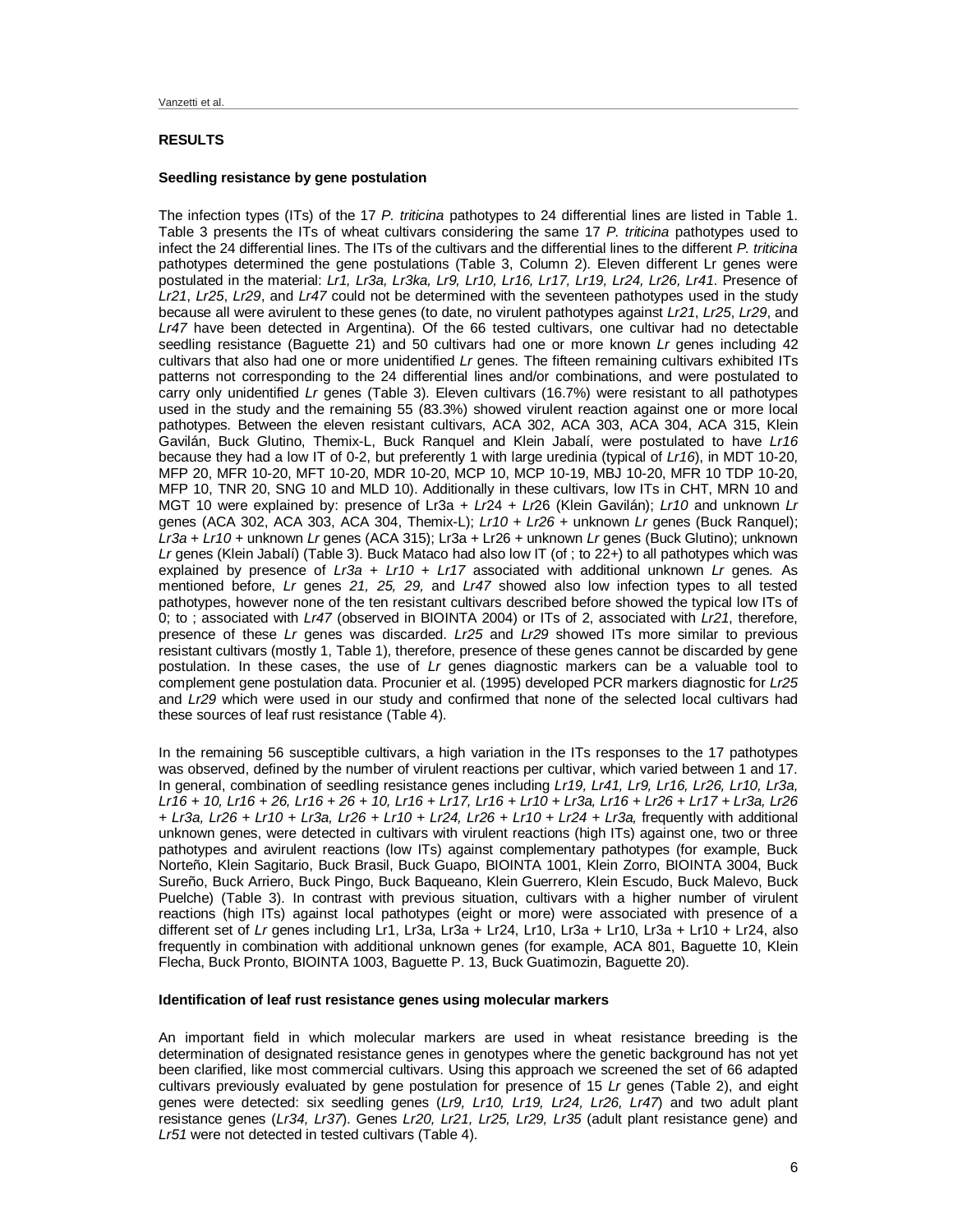|                     |         |                   |                         |                 |                |                 |                 |                      |                |                | <b>Pathotypes</b> |                 |                      |                |                 |                |                |                      |                 |
|---------------------|---------|-------------------|-------------------------|-----------------|----------------|-----------------|-----------------|----------------------|----------------|----------------|-------------------|-----------------|----------------------|----------------|-----------------|----------------|----------------|----------------------|-----------------|
|                     | Year of | <b>Postulated</b> | <b>MDT</b>              | <b>MFP</b>      | <b>MFR</b>     | <b>MFT</b>      | <b>MDR</b>      | <b>MCP</b>           | <b>MCP</b>     | <b>CHT</b>     | <b>MBJ</b>        | <b>MFR</b>      | <b>MRN</b>           | <b>TDP</b>     | <b>MFP</b>      | <b>TNR</b>     | <b>MGT</b>     | <b>SNG</b>           | <b>MLD</b>      |
| <b>Cultivar</b>     | Release | <b>Lr Genes</b>   | $10 - 20$               | 20              | $10 -$<br>20   | $10-$<br>20     | $10 -$<br>20    | 10                   | $10-$<br>19    |                | $10-$<br>20       | 10              | 10                   | $10-$<br>20    | 10              | 20             | 10             | 10                   | 10              |
|                     |         |                   |                         |                 |                |                 | $1++$           |                      |                |                |                   |                 |                      |                |                 |                |                |                      |                 |
| <b>ACA 201</b>      | 2007    | $10+u$            | 4                       | $\ddot{\cdot}$  | $\overline{4}$ | 3               | 2N              | $2=$                 | $2=$           | $2-$           | $\ddot{ }$        | $22 -$          | $\ddot{.}$           | $2=$           | $2=$            | 0;             | 4              | 2                    | $2=$            |
| <b>ACA 302</b>      | 2001    | $10+16+u$         | $\mathbf{1}$            | $\vdots$        | ;1             | ;1              | $\mathbf{1}$    | ;1                   | 0;             | 0;             | $1 + +$<br>2N     | :1N             | ;1                   |                | $\mathbf{1}$    |                | $1+$           | $\mathbf{1}$         | $2=$            |
| <b>ACA 303</b>      | 2001    | $10+16+u$         | $1++$                   | :1              | $1++$          | $1+$<br>$1 + +$ | $\mathbf{1}$    | $\mathbf{1}$         | $11 +$         |                | $1 + 2$           | $1+$<br>$1 + +$ | $2 -$                | $\mathbf{1}$   | :1              | 0              | 2              | $11 +$               | $11 +$          |
| <b>ACA 304</b>      | 2004    | $10+16+u$         | $1++$                   | :1              | 1 <sub>N</sub> | $1++$           | $\mathbf{1}$    | :1                   | $11 +$         |                | $1+2$             | :1N             | :1                   | $\mathbf{1}$   | $\overline{1}$  | $\mathbf{0}$   | 2N             | $11 +$               | $2=$            |
| <b>ACA 315</b>      | 2006    | 3a+10+16+u        | $\mathbf{1}$            | $1 + +$         | $1+$           | $1+$<br>$1 + +$ | $1 + +$<br>2N   | $1+$                 | $1++$<br>2N    | $11 +$         | $1 + +$           | ;1              | $1++$                | $1+$           | $1+$<br>$1 + +$ | $1++$          | 2N             | ;1                   | 2N              |
| <b>ACA 801</b>      | 2002    | 3a                | $\overline{4}$          | $\overline{4}$  | $3 + 4$        | $\overline{4}$  | $\overline{4}$  | $\overline{4}$       | $\overline{4}$ | $\overline{4}$ | $\overline{4}$    | $33+$           | $\overline{4}$       | $\overline{4}$ | $\overline{4}$  | $\overline{4}$ | 3              | :1                   | $\overline{4}$  |
| <b>ACA 901</b>      | 2006    | $\mathsf{u}$      | 4                       | 4               | $\overline{4}$ | $33+$           | 4               | $11 +$               | 0              | 0:             | $22 -$            | 4               | $\overline{4}$       | 4              | $\overline{4}$  | $\overline{4}$ | <b>NT</b>      | <b>NT</b>            | $3+$            |
| Baguette 10         | 2000    | $3a+u$            | $\overline{4}$          | $\overline{4}$  | $\overline{4}$ | $\overline{4}$  | $33+$           | $\overline{4}$       | $\overline{4}$ | $\overline{4}$ | $3+$              | $2+$            | $\overline{4}$       | $\overline{4}$ | $\overline{4}$  | $3+$           | $\overline{4}$ |                      | $\overline{4}$  |
| Baguette 19         | 2004    | $\mathsf{u}$      | $3+4$                   | $2=$            | $\overline{4}$ | 4               | $3+4$           | $1+$                 | X              | 0:             | $\overline{4}$    | 4               | $11+$                | $2=$           | :1              | 4              | 4              | $33+$                | $2 + +$         |
| Baguette 20         | 2003    | $3a+10+u$         | $\overline{4}$          | $2 -$           | $\overline{4}$ | $\overline{4}$  | 3               | $\mathbf{1}$         | $1+$           |                | 2                 | :1              | $\overline{4}$       | $\overline{4}$ | $\overline{4}$  | $1+$           | $2=$           |                      | $33+$           |
| Baguette 21         | 2005    | u                 | 4                       | 4               | $\overline{4}$ | $\overline{4}$  | 4               | 4                    | $\overline{4}$ | $\overline{4}$ | $\overline{4}$    | $\overline{4}$  | $\overline{4}$       | $\overline{4}$ | $\overline{4}$  | 3              | 4              | $\overline{4}$       | $3 + 4$         |
| Baguette 9          | 2007    | <b>u</b>          | 4                       | $2+$<br>$2 + +$ | $\overline{4}$ | $\overline{4}$  | $\overline{4}$  | $1+$<br>$1 + +$      | $3+$           | ;1             | $1 + +$           | $\overline{4}$  | $\overline{2}$       | $\overline{4}$ | $\overline{4}$  | $\overline{4}$ | ;1             | ;1                   | <b>NT</b>       |
| Baguette P. 11      | 2003    | u                 | 4                       | $33+$           | $11+$          | 3               | $2+$<br>$2 + +$ | 4                    | 4              | $22 -$         | $33+$             | 2iv             | 4                    | 4              | $\overline{4}$  | $2 -$          | 4              | 3-                   | $3 + 4$         |
| Baquette P. 13      | 2004    | $3a+u$            | $\overline{\mathbf{4}}$ | 3               | $\overline{4}$ | $3+$            | $33+$           | $11 +$               | $\mathbf{1}$   | 2              | :1                | $\overline{4}$  | $\overline{2}$       | $\overline{4}$ | $\overline{4}$  | $33+$          | $1+$           | 0:                   | $22+$           |
| <b>BIOINTA 1000</b> | 2003    | $9+u$             | $\ddot{\cdot}$          | $\ddot{ }$      | 0.             |                 | $\ddot{i}$      | $\ddot{\phantom{1}}$ | 0              | 0:             | 0:                | 0.              | 4                    | 0:             | $\mathbf 0$     |                | 0:             | $\overline{4}$       | $\overline{4}$  |
| <b>BIOINTA 1001</b> | 2005    | $3a + 26 + u$     | :1                      | $\mathbf{1}$    | $11+$          | $2+$<br>$2 + +$ | $\vdots$        | $1++$                | 3              | 0;             | $\mathbf{1}$      | $\overline{2}$  | $2 -$                |                | $1++$<br>2N     | 0;             | $22 -$         | $\ddot{\phantom{a}}$ | ;1              |
| BIOINTA 1002        | 2005    | u                 | $3+$                    | $2=$            | 2              | 3               | $2 -$           | $\ddot{\phantom{1}}$ | $\mathbf{1}$   | $\mathbf 1$    | $1+$              | $\overline{2}$  | ;1                   | 4              | $2 -$           | $1++$          | ;1             | 1N                   | $1 + +$         |
| <b>BIOINTA 1003</b> | 2005    | $3a + 24$         | $\overline{4}$          | $3+$            | $\overline{4}$ | $\overline{4}$  | $33+$           | :1                   | :1             | $\overline{1}$ | $0$ ;             | 3               | $\vdots$             | $\overline{4}$ | $\overline{4}$  | $33+$          | $0$ :          | ;1                   | ;1              |
| <b>BIOINTA 1004</b> | 2005    | $3a+10+24+u$      | 4                       | 1 <sup>N</sup>  | $\overline{4}$ | 3               | 4               | $\ddot{i}$           | $\ddot{\cdot}$ | 0;             |                   | $1++$<br>2N     | ;1                   | 4              | $33-$           | $\ddot{.}$     | 0;             | ,N                   |                 |
| <b>BIOINTA 1005</b> | 2007    | $\mathsf{u}$      | $\overline{4}$          | $3-$            | $\overline{4}$ | $3 + 4$         | $\overline{4}$  | $\overline{4}$       | :1             | :1             | $33+$             | $\overline{4}$  | $\mathsf{X}$         | $\overline{4}$ | $\overline{4}$  | <b>NT</b>      | 3              | $\mathsf{X}$         | $X-$            |
| BIOINTA 2001<br>B   | 2003    | $10+u$            | 4                       | $\mathbf{1}$    | $\overline{2}$ | $3-$            | $2-$            | $2 -$                | $22 -$         | $\ddot{\cdot}$ | 2                 | $2 -$           | $\mathbf{1}$         | $2=$           | $2=$            | $\mathbf 0$    | 4              | $1 + 2$              | $2+$<br>$2 + +$ |
| <b>BIOINTA 2002</b> | 2005    | <b>u</b>          | 3                       | :1              | 3              | $3+$            | $\overline{4}$  | $22 -$               | $3-$           | $0$ :          | $2+$              | $\overline{4}$  | $2 -$                | $2=$           | $\overline{2}$  |                | $\overline{4}$ | $\overline{4}$       | $3 + 4$         |
| <b>BIOINTA 2004</b> | 2007    | $\mathsf{u}$      | ÷                       | 0:              | 0.             | $11 +$          | :1              | 0.                   | $\ddot{\cdot}$ | $\ddot{ }$     | :1                | 0:              | 0.                   |                | $\ddot{\cdot}$  | 0              |                | 0:                   | 0;              |
| <b>BIOINTA 3000</b> | 2003    | <b>u</b>          | $1++$                   | $3 + 4$         | 2N             | $33+$           | 2N              | $3+$                 | :1             | $\vdots$       | $33+$             | :1              | 3                    | $2+$           | $33+$           | $\overline{2}$ | $33 -$         | $1++$                | $\overline{4}$  |
| BIOINTA 3003        | 2003    | u                 | 0                       | $\ddot{\cdot}$  | $\mathbf 0$    | 0:              | ÷               | $\mathbf 0$          | $\mathbf 0$    | 0:             | $\mathbf 0$       | 0.              | $\ddot{\phantom{1}}$ | 0:             | $\mathbf 0$     | 4              | $\mathbf 0$    | 0.                   | 0;              |
| <b>BIOINTA 3004</b> | 2005    | $3a+24+26+u$      | $1 + 1 + +$             | 1 <sub>N</sub>  | $1 + +$<br>2N  | $2 - 2 =$       | $1 + +$         | :1                   |                | 0:             |                   | $1++$           | $0$ :                | 1 <sub>N</sub> | $\overline{4}$  | 0:             | $0$ :          | $\mathbf{1}$         | :1              |

Table 3. Postulated genes and seedling infection types\* in common wheat cultivars from Argentina tested with 17 pathotypes\*\*.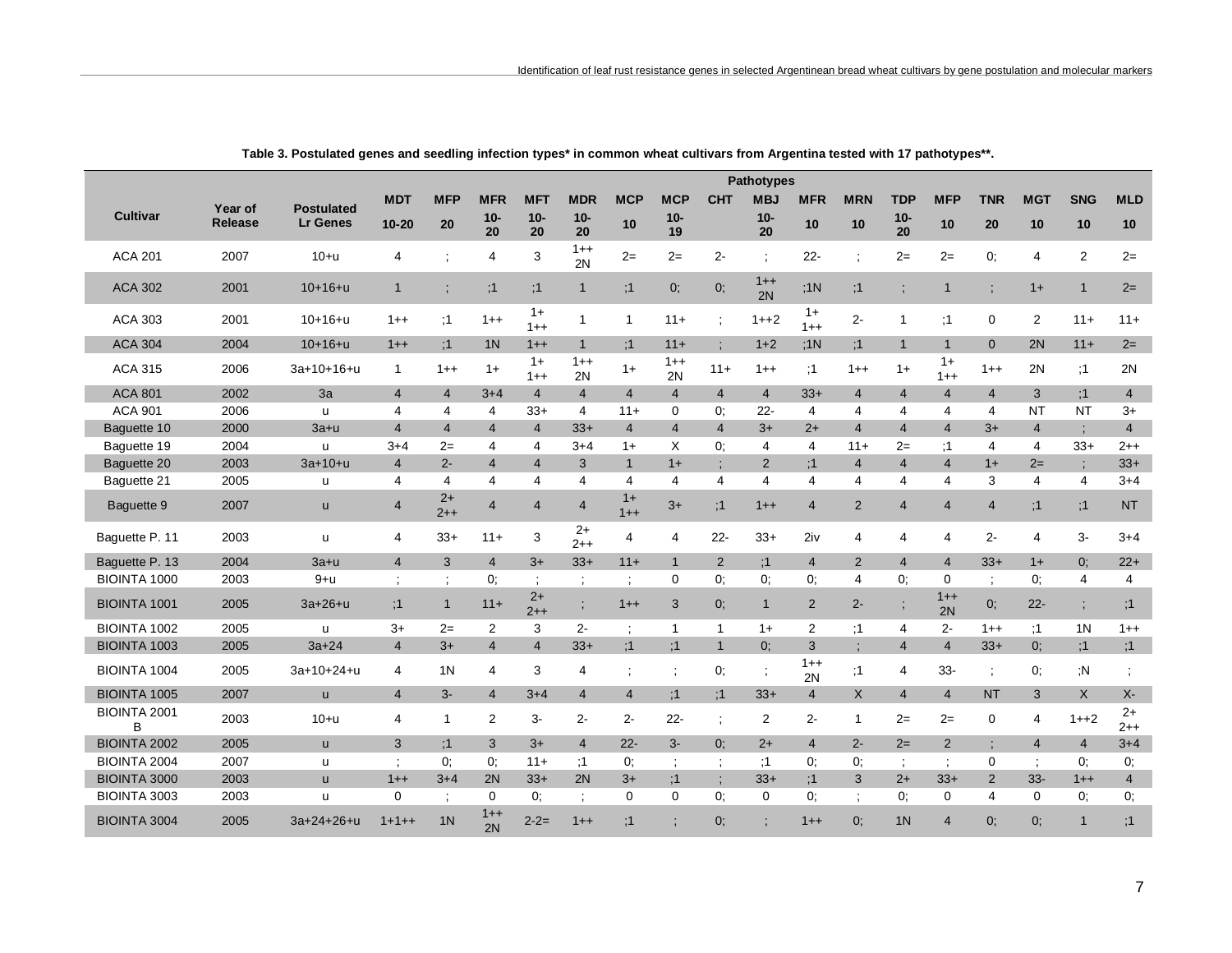| <b>Buck Arriero</b>    | 1997 | $16+u$          | $1 + +$        | $\overline{2}$ | 2N             | $1++$<br>2N    | $\mathbf 1$    | $2-$           | :1             | <b>NT</b>       | $3+$           | 1 <sub>N</sub> | 0;             | $2=$           | 2              | $1+$<br>$1 + +$ | 3              | <b>NT</b>            | ;1                   |
|------------------------|------|-----------------|----------------|----------------|----------------|----------------|----------------|----------------|----------------|-----------------|----------------|----------------|----------------|----------------|----------------|-----------------|----------------|----------------------|----------------------|
| <b>Buck Baqueano</b>   | 2007 | $3a+10+26+u$    | 1 <sub>N</sub> | :1             | 4              | $3+$           | 2              | $\ddot{ }$     | 0:             | 0;              | :1             | $11 +$         | $\ddot{\cdot}$ | ÷              | $2-$           | 0;              | :N1            | ;1                   | $\ddot{ }$           |
| <b>Buck Biguá</b>      | 2001 | <b>u</b>        | $\overline{4}$ | $\overline{4}$ | 3              | $\overline{4}$ | $\overline{4}$ | :1             | $0$ :          | :1              | $22+$          | 2              | 2iv            | $\overline{4}$ | $\overline{4}$ | $\overline{4}$  | $\mathbf{1}$   | $\ddot{i}$           | $3 + 4$              |
| <b>Buck Brasil</b>     | 2000 | $16 + 17 + u$   | $1++$          | :1             | $1 + +$        | 1 <sub>N</sub> | :1             | $\mathbf{1}$   | $1+$           |                 | $2 + +3$       | :1             | $11 +$         | $1 + +$        | $1+$           |                 | $1++$<br>2N    | 1 <sup>N</sup>       | 2N                   |
| <b>Buck Chacarero</b>  | 2005 | $10+u$          | $\overline{4}$ | $;+$           | $3 + 4$        | $3 + 4$        | $\overline{2}$ | $11+$          | :1             | $\vdots$        | $3-$           | ;1N            | $\mathbf{1}$   | ;1             | $2 -$          |                 | $\overline{4}$ | $22 -$               | $1++$<br>2N          |
| <b>Buck Glutino</b>    | 2007 | 3a+16+26+u      | $1+1++$        | $1+$           | 1              | $11 +$         | ;1             | ;1             | ;1             | 0;              | $1 + +$<br>2N  | <b>NT</b>      |                | 0;             | $11+$          | $1+$            | ;1             | ÷                    | $1+$                 |
| <b>Buck Guapo</b>      | 1999 | $3a+16+17+26+u$ | :1             | $2=$           | 1 <sup>N</sup> | $1+$           | $0$ :          | $1+2$          | $2=$           | 4               | $\mathbf{1}$   | 0:             | $\mathbf{1}$   | ÷              | $2=$           | 0:              | 2N             | 0:                   | $\mathbf{1}$         |
| <b>Buck Guatimozín</b> | 2001 | $3a + 24$       | 4              | $3 + 4$        | 4              | $\overline{4}$ | $X+$           | :1             | $1 + +$        | $\overline{1}$  | $\mathbf 0$    | $33+$          | 0:             | 4              | 4              | 4               | 0:             | $\ddot{\phantom{a}}$ | 0;                   |
| <b>Buck Malevo</b>     | 2006 | $10+24+26+u$    | $2 -$          | :1             | 3              | $33+$          | $\overline{2}$ | $0$ ;          | $0$ :          | 0:              | $\mathbf{0}$   | $2 + +3$       | 0:             | :N             | $2=$           |                 | 0:             | $2+$                 | ;1                   |
| <b>Buck Mataco</b>     | 2002 | 3a+10+17+u      | $22 -$         | ÷              | $1+$           | $2 -$          | 1              | $\ddot{\cdot}$ | 2              | $\ddot{\cdot}$  | $22+$          | $11+$          | :1             | :1             | 0:1            | 0.              | ;1             | 0;                   | ;1                   |
| <b>Buck Mejorpan</b>   | 2003 | $3a+u$          | 3              | $2=$           | $22 -$         | $3-$           | 2              | :1             | $22 -$         | $\overline{4}$  | $2=$           | $\overline{2}$ |                | :1             | $2 -$          | $2+$            | $\overline{4}$ | $\vdots$             | $2 -$                |
| <b>Buck Norteño</b>    | 2006 | $3a+10+16$      | 1 <sub>N</sub> | $\bullet$      | $2-$           | $1++$<br>2N    | $1+$           | $11 +$         | 1 <sub>N</sub> |                 | :1             | ;1N            | $\ddot{ }$     | $\ddot{\cdot}$ | :N1            | 0:              | 3              | $\vdots$             |                      |
| <b>Buck Panadero</b>   | 1997 | $\mathsf{u}$    | $\overline{4}$ | $2=$           | 2              | $33-$          | $2 -$          | :1             | $\overline{2}$ | $\overline{4}$  | $\overline{4}$ | :1             | :1             | $2=$           | $2=$           | $\mathbf{3}$    | $\bullet$      | $2-$                 | $1 + 2$              |
| <b>Buck Pingo</b>      | 2001 | $3ka+10+16$     | $11+$          | 1 <sup>N</sup> | $\mathbf{1}$   | $1+$           | $1+N$          | $33+$          | $11 +$         | $1+$            | $2-$           | $1 + +$<br>2N  | $1++$          | $1++$<br>2N    | :1             | $33+$           | 1 <sub>N</sub> | $1++$<br>2N          | $1++$<br>2N          |
|                        |      |                 |                |                |                |                |                |                |                |                 |                |                |                |                |                |                 |                |                      |                      |
| <b>Buck Pronto</b>     | 1996 | $1+u$           | $3 + 4$        | $22 -$         | 3              | $3+$           | $3+$           | $2 -$          | $\overline{1}$ | 0:              | $2 -$          | $\overline{4}$ | 3              | $\overline{4}$ | $\overline{4}$ | $\overline{4}$  | :1             | $33+$                | $33+$                |
| <b>Buck Puelche</b>    | 2007 | 3a+10+24+26+u   | 1 <sub>N</sub> | ÷              | 4              | 3              | $1 + +$<br>2N  | $\mathbf 0$    | 0              | 0:              | $\mathbf 0$    | 2N             |                | $\overline{1}$ | 3-             | 0:              | 0:             | 0;                   | :1                   |
| <b>Buck Ranquel</b>    | 2007 | $10+16+26+u$    | $1++$          | 1 <sub>N</sub> | $22+$          | $22 -$         | $\overline{2}$ | $1+$<br>$1++$  | ;1             | 0;              | $2-$           | $1+$           | ÷              | ;1             | 1 <sub>N</sub> | $2=$            | $2+$           | $\mathbf{1}$         | $\vdots$             |
| <b>Buck Sureño</b>     | 1999 | 3a+16+26+u      | $22 -$         | $22 -$         | $2=$           | $2-$           | 1              | $2-$           | $1+$           | 4               | $\cdot$        | ;1N            | 0;             | $\ddot{.}$     | $22 -$         | $2 -$           | 3-             | 0;                   | $\ddot{\phantom{a}}$ |
| Caudillo               | 1997 | $10+u$          | $\overline{4}$ | : N            | $22+$          | $33+$          | $\overline{2}$ | $\blacksquare$ | $22 -$         | ÷               | $22 -$         | :1N            | $11 +$         | ;1             | $2 -$          | :1              | $\overline{4}$ | $2 -$                | $\overline{2}$       |
| Cronox                 | 2005 | $10+24+u$       | 4              | :1             | $\overline{4}$ | 4              | 4              | $\ddot{ }$     | 0              | 0:              |                | 2              | 0              | $\overline{4}$ | $3+$           |                 | 0:             | $3+$                 | 0;                   |
| Themix-L               | 2005 | $10+16+u$       | $1N+$          | $11 +$         | $1++$<br>2N    | $1++$          | $1++$          | $1 + +$<br>2N  | $1+$<br>$1++$  | $1+$<br>$1 + +$ | $1 + +$        | 0;1            | $1++$          | $1++$          | $1 + +$        |                 | $1++$<br>2N    | $1++$                | $1++$<br>2N          |
| Onix                   | 2007 | $3a+10+u$       | 4              | 0.             | 4              | 4              | 4              | $\ddot{\cdot}$ | :1             | 0:              | $\mathbf{1}$   | 3              | $\ddot{ }$     | $2-$           | $\overline{2}$ | :1              | $1+$           | $0$ ;                | ;1                   |
| <b>INIA Churrinche</b> | 2001 | $10+24+u$       | $\overline{4}$ | $\mathbf{1}$   | $\overline{4}$ | $33+$          | $\overline{4}$ | ;1             | $0$ :          | 0:              | 0;             | $1++$<br>2N    |                | $\overline{4}$ | $\overline{4}$ |                 | 0;             | 1 <sub>N</sub>       | $\mathbf{1}$         |
| <b>INIA Condor</b>     | 2004 | u               | 4              | $3+4$          | 4              | $3+$           | $3+$           | ;1             | 0;             | 0;              | 0;             | $22+$          | $\ddot{ }$     | 4              | 4              | $33+$           | ;1             | 4                    | ;1                   |
| <b>INIA Torcaza</b>    | 2004 | $10 + 24 + u$   | $1+$           | $1+$<br>$1++$  | $\overline{4}$ | $1++$          | $3+$           | $\vdots$       | 0;             | $\cdot$         | 0;             | $2 -$          | 0;             | $\mathbf{1}$   | $\mathbf{1}$   |                 | 0;             | 3                    |                      |
| Klein Carpincho        | 2007 | $3a+u$          | 1 <sub>N</sub> | $\ddot{ }$ ,   | $1++$          | 3              | $X+$           | $\ddot{i}$     |                | ;1              | $1 + +$        | $2 -$          | $\ddot{\cdot}$ | $2=$           | $2-$           | 0;              | $2-$           | 0;                   | $\ddot{\phantom{a}}$ |
| <b>Klein Castor</b>    | 2005 | 3a              | $1+1++$        | :1             | 2              | $33 -$         | $\mathbf{1}$   | $1+$           | $1+$           | 3               | :1             | ;1             | :1             | :1             | $2 -$          | 2iv             | :1             | ;1                   | ;1                   |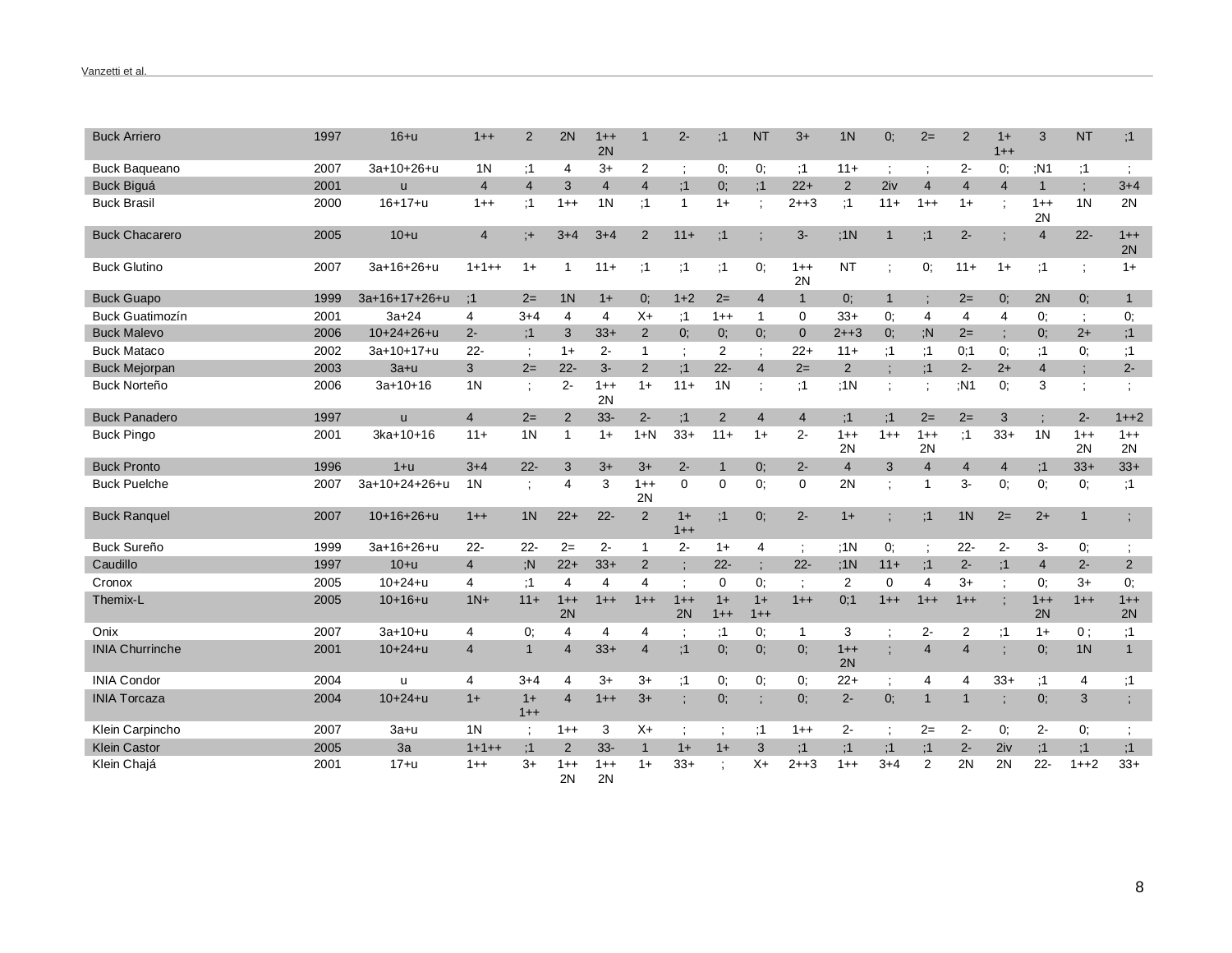| Klein Escudo     | 1999 | $26+u$        | $11 +$ | $1 + 2$        | $2 + 3$ | 2         | ÷         | $\overline{2}$ | $\overline{2}$ | $3+$      | $\overline{2}$ | $2 -$    | $2 -$   | :1             | $2 -$          | $\overline{2}$ | 4        |                | $11+$         |
|------------------|------|---------------|--------|----------------|---------|-----------|-----------|----------------|----------------|-----------|----------------|----------|---------|----------------|----------------|----------------|----------|----------------|---------------|
| Klein Flecha     | 2003 | $1+u$         | 4      | 4              | $22+$   | 4         | 4         | 4              | 4              | 0:        | 4              | $3+4$    |         | 4              | 4              | 4              | 4        | N <sub>1</sub> | 4             |
| Klein Gavilán    | 2004 | $3a+16+24+26$ |        | $\overline{2}$ | $1+$    | $1++$     |           | 0;             | $\mathbf{0}$   | 0:        |                | :1N      | $0$ :   |                | $\overline{2}$ | $2=$           | 0:       | 0;             |               |
| Klein Guerrero   | 2007 | $26+u$        | $11 +$ | - 1            | 2       | $33 -$    | $22+N$    | 2-             | :1             | 0:        | 1++            | 3        | $\cdot$ | 0:             | $2=$           | N <sub>1</sub> | $2=$     | $2 -$          | $:11+$        |
| Klein Jabalí     | 2002 | $16+u$        | $1+$   | $1 + +$<br>2N  |         | $1 + +$   | $1 + + N$ | $22+$          | $1+$<br>$1++$  | <b>NT</b> | $1++$<br>2N    | :1       | $1 + +$ | $1 + +$        | 1 <sub>N</sub> | $1++$          | $1 + +$  | $1++$          | $2++$         |
| Klein Proteo     | 2003 | $3a+10+u$     | 4      | 1 <sub>N</sub> | 1++2    | 4         | $22+$     | :1N            | 2              | :N        | 3              | 1N       | $11 +$  |                |                |                | Х        | 0.             | $1+$<br>$1++$ |
| Klein Sagitario  | 1999 | $16 + 26 + u$ | $11+$  |                | $1++$   | $1+$      |           | $11+$          | $11+$          | $2 + 3$   | $2=$           | $1++$    | 0:      | :1             | :1             | $1+$           | 2N       | <b>NT</b>      | :1            |
| Klein Tauro      | 2005 | u             | ΝT     | - 1            | 2       | $33+$     | $2 -$     |                | X              | $3+$      | $2+$           |          | 2-      | $2=$           | $2=$           | 3              | $33-$    | $2 -$          | $22 -$        |
| Klein Zorro      | 2006 | $3a + 26 + u$ | $11 +$ | $22+$          |         | 4         | $2 -$     | 0:1            | :1             | $1+$      | $2=$           | 0:       | 2       | :1             | $22+$          | $\cdot$ 1      | : N      |                | $1++$         |
| ProINTA Gaucho   | 1999 | 19            | 0      | 0.             | 0.      | 0.        | 0         | 0.             | $3+$           |           | 0:             | $\Omega$ |         | 0              | $\Omega$       | 0.             | $\Omega$ | 0              | 0:            |
| Sirirí           | 2005 | <b>u</b>      | 4      | 4              | 4       | 4         | 4         | :1             | $2=$           | 3-        |                | $33+$    | $3-$    | $\overline{4}$ | $\overline{4}$ | $33+$          |          | $\overline{4}$ | $22+$         |
| <b>SRM Nogal</b> | 2006 | 41            | 0.     |                | 0.      | $\cdot$ 1 | 0         | $\cdot$        | 0              | 0.        |                | 0        | 3       |                | $11 +$         | 3              | 0        | 0.             | $1 + 2$       |

'0' = no visible uredia; ';' = hypersensitive flecks; '1' = small uredia with necrosis; '2' = small to moderate size uredia with green islands and surrounded by necrosis or chlorosis; '3' = moderate size uredia with or without chlorosis; "4'= Large uredia without chlorosis; "N'= necrosis; "X'= Heterogeneous. '-', '+' and '++'denote smaller or larger uredinia. Most common infection is listed first. For example, 11+ indicates infection typ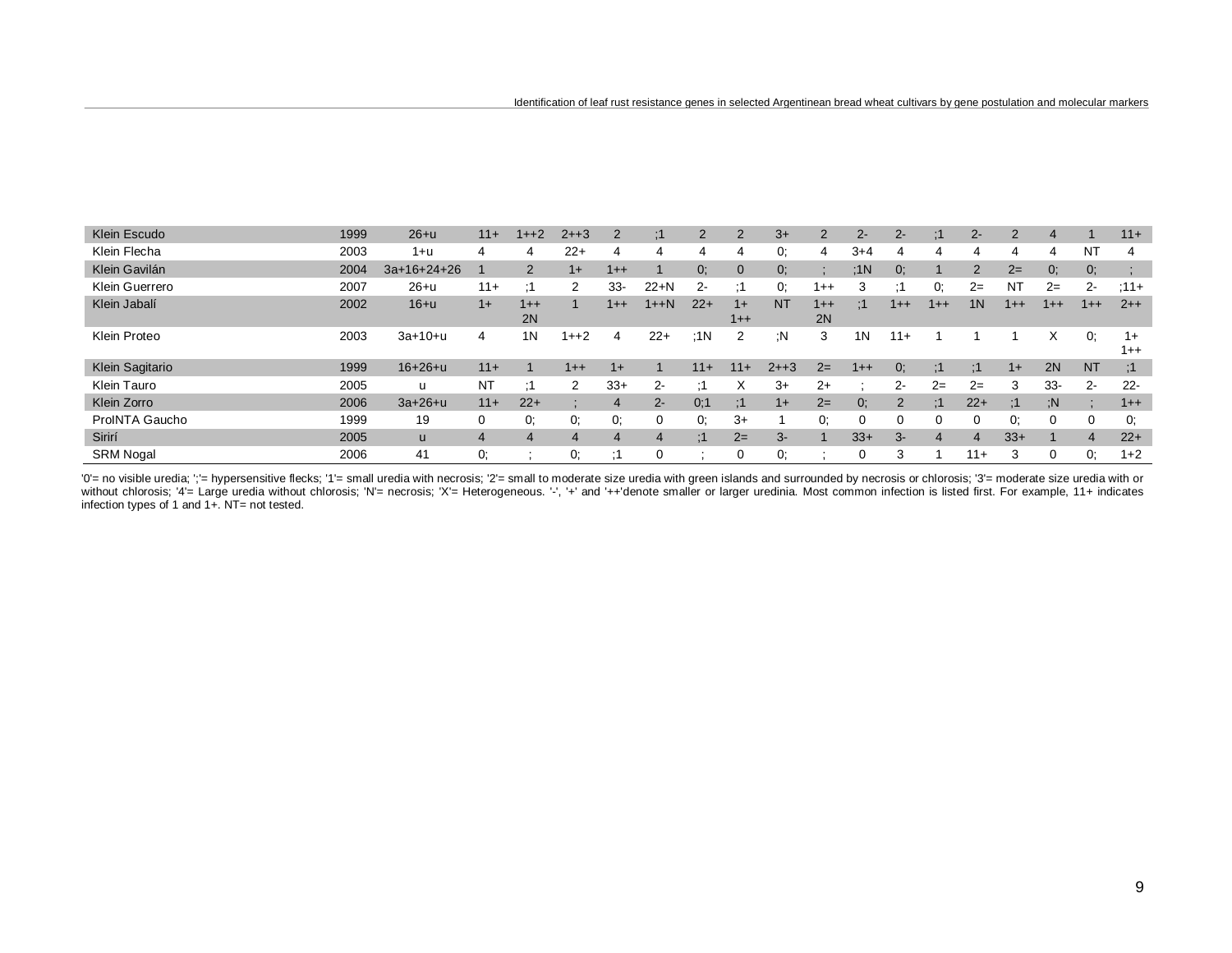# **Seedling resistance genes detected in adapted cultivars using molecular markers**

The diagnostic PCR fragment associated with *Lr9,* was detected only in BIOINTA 1000 and in the differential line 'Thatcher\*6/Transfer' (Table 4). Gene postulation studies showed thirteen leaf rust pathotypes with avirulence to *Lr9*, and only four pathotypes with virulent reaction (SNG 10, MLD 10, MRN 10 and TNR 20, Table 1). Despite its low frequency in local wheat cultivars, the wide range of effectiveness positioned *Lr9* as a useful source of resistance when deployed in combination with complementary *Lr* genes like *Lr51*, *Lr21*, etc. *Lr9,* derived from *Triticum umbellulata,* has also been detected in low frequency in some European countries and in the USA (Urbanovich et al. 2006; Kolmer et al. 2007a).

| Lr Genes             | <b>Cultivars</b>                                                                                                                                                                                                  |
|----------------------|-------------------------------------------------------------------------------------------------------------------------------------------------------------------------------------------------------------------|
| Lr9                  | BIOINTA 1000                                                                                                                                                                                                      |
| Lr10                 | ACA 201, ACA302, ACA303, ACA304, ACA 315, Baguette 20,<br>BIOINTA Bonaerense 2001, Buck Chacarero, Buck Glutino,<br>Buck Mataco, Buck Norteño, Buck Pingo, Buck Sureño,<br>Caudillo, Onix, Themix-L, Klein Proteo |
| Lr20                 | not detected                                                                                                                                                                                                      |
| Lr21                 | not detected                                                                                                                                                                                                      |
| Lr24                 | <b>Buck Guatimozín</b>                                                                                                                                                                                            |
| Lr25                 | not detected                                                                                                                                                                                                      |
| Lr26                 | BIOINTA 1001, Buck Guapo, Klein Escudo, Klein Zorro                                                                                                                                                               |
| Lr29                 | not detected                                                                                                                                                                                                      |
| Lr34                 | ACA 801, Klein Castor                                                                                                                                                                                             |
| Lr35                 | not detected                                                                                                                                                                                                      |
| Lr37                 | Baguette 10, Baguette Premium 11                                                                                                                                                                                  |
| Lr51                 | not detected                                                                                                                                                                                                      |
| $Lr10 + Lr24$        | BIOINTA 1004, INIA Churrinche, INIA Torcaza, Cronox                                                                                                                                                               |
| $Lr10 + Lr26$        | Buck Baqueano, Buck Ranguel                                                                                                                                                                                       |
| $Lr10+Lr34$          | <b>Buck Arriero</b>                                                                                                                                                                                               |
| $Lr19 + Lr26$        | <b>ProINTA Gaucho</b>                                                                                                                                                                                             |
| $Lr24 + Lr26$        | BIOINTA 3004, Klein Gavilán                                                                                                                                                                                       |
| $Lr24 + Lr34$        | <b>BIOINTA 1003</b>                                                                                                                                                                                               |
| $Lr26 + Lr34$        | INIA Condor, Klein Guerrero, Klein Sagitario, Klein Tauro                                                                                                                                                         |
| $Lr34 + Lr47$        | <b>BIOINTA 2004</b>                                                                                                                                                                                               |
| $Lr10 + Lr24 + Lr26$ | Buck Malevo, Buck Puelche                                                                                                                                                                                         |

|  |  | Table 4. <i>Lr</i> genes detected with PCR based markers in common wheat cultivars from Argentina. |
|--|--|----------------------------------------------------------------------------------------------------|
|--|--|----------------------------------------------------------------------------------------------------|

*Lr10* is a *T. aestivum* L. gene located in the short arm of chromosome 1A. Schachermayr et al. (1997) developed a diagnostic marker amplifying a 282-bp fragment associated with the presence of *Lr10* (Figure 1). Using this marker, we detected the diagnostic fragment in 23 local cultivars (34%) (Table 4). Gene postulation studies using 'Exchange/6\*Thatcher' differential line showed avirulent reaction with MFP 20, CHT and TNR 20 and virulent reaction with the remaining 14 pathotypes (Table 1). This data posicionate *Lr10* as of limited usefulness in agriculture because of its narrow range of effectiveness. *Lr10* is the first cloned resistance gene in wheat, its sequence encodes a CC-NBS-LRR type of protein with similarities to RPM1 in *Arabidopsis thaliana* and to resistance gene analogs in rice and barley (Feuillet et al. 2003).

The *Lr19* gene was introgressed to the hexaploid wheat from *Agropyron elongatum*, into the wheat substitution line 'Agrus' (McIntosh et al. 1995). We detected the *Lr19* diagnostic fragment in 'Thatcher\*7/Translocation 4' differential line and in only one local cultivar ('ProINTA Gaucho') between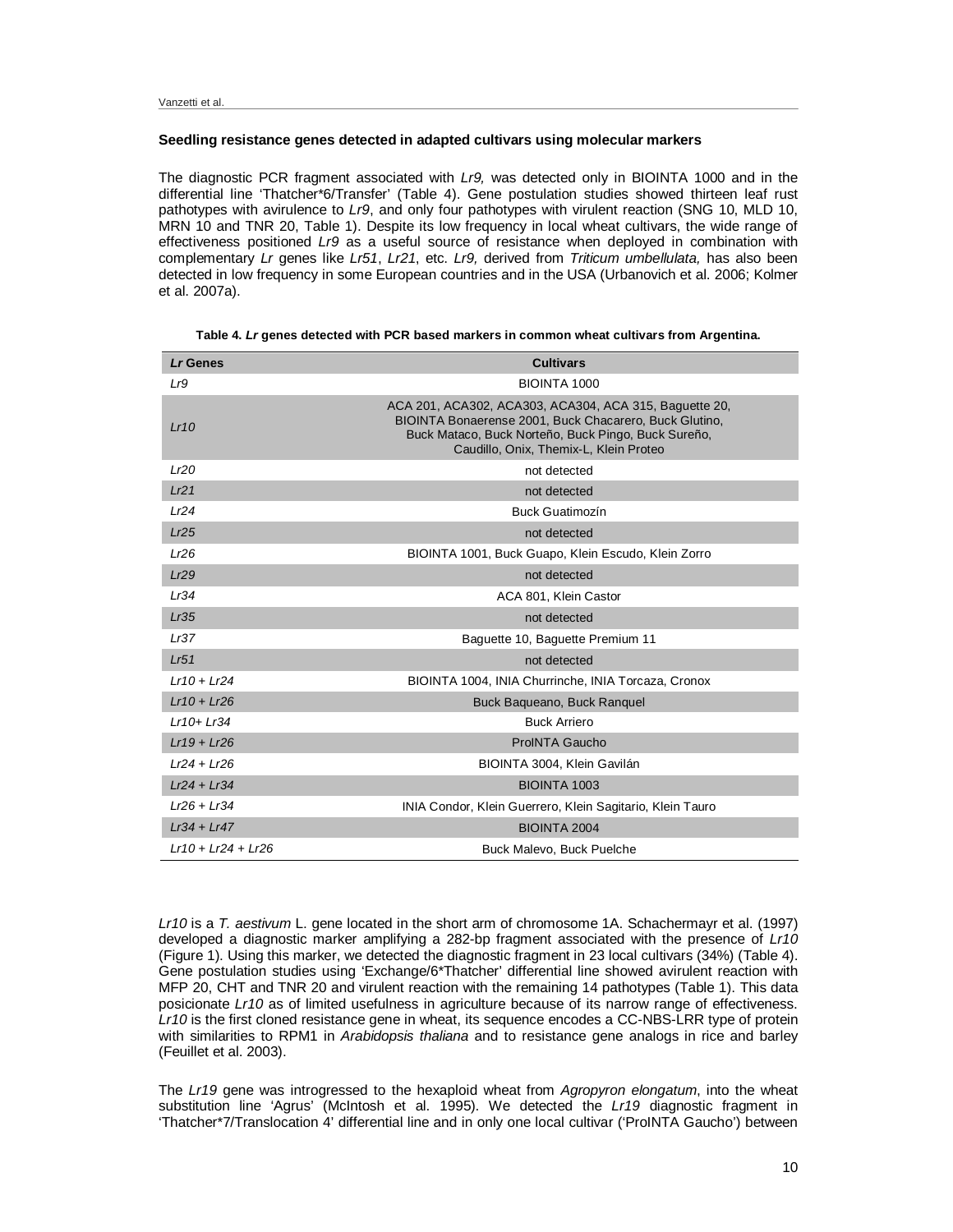66 tested cultivars (Table 4). Molecular data was confirmed by gene postulation studies, *Lr19* avirulent reaction in 16 pathotypes and virulent reaction in only MCP-10-19 was present in Thatcher\*7/Translocation 4' differential line and in ProINTA Gaucho (Table 1, Table 3). *Lr19* in combination with other major leaf rust resistant gene like *Lr51,* can be an effective source of resistance against leaf rust, however, a special attention must be taken when using this gene in breeding because the alien chromosome segment carrying *Lr19* is associated with undesiderable yellow pigment in flour (Zhang et al. 2005).



**Fig. 1 PCR products obtained from wheat genomic DNAs amplified using Lrk10D1/Lrk10D2 primers.** Lanes 1 to 10 are: 1- Exchange/6\*Thatcher, 2-ACA302, 3-Buck Baqueano, 4-Buck Chacarero, 5-ACA 801, 6-ACA 223, 7- Baguette 10, 8-Baguette Premiun 11, 9-BIOINTA 1002, 10-BIOINTA 1003. M- DNA size standard (100-pb ladder, Biodynamics), 500-bp fragment is indicated with a black arrowhead. The grey arrowhead indicates the 282-bp fragment associated with presence of *Lr10*. The 362-bp fragment (white arrowhead) and the absence of PCR product are associated with absence of *Lr10*.

Presence of *Lr24* was detected by PCR markers developed by Schachermayr et al. (1995) in ten cultivars between 66 (Figure 2, Table 4). Additional sources of *Lr24* with a smaller chromosomal segment that is not detected with the marker used in our study have been reported (Schachermayr et al. 1995; Prabhu et al. 2004), therefore we cannot discard presence of additional cultivars carrying the smaller translocation carrying *Lr24*. Gene postulation studies showed 7 pathotypes with avirulent reaction and 10 with virulent reaction (Table 1) and positionate *Lr24* as a moderately useful source of resistance when deployed in combination with complementary *Lr* genes like *Lr19*, *Lr21*, etc.The gene *Lr24,* derived from *Agropyron elongatum,* has also been used in hard red and soft red winter wheats from USA (Kolmer et al. 2007a).

The source of the *Lr26* resistance is hybrid derivatives of cultivated wheat and rye cv. 'Petkus' with a chromosomal translocation 1BL/1RS, which were produced in the 1930s in Germany. The good level of resistance against leaf rust (as well as resistance to stripe and stem rusts and to powdery mildew) that was conferred by this translocation has made it highly popular among breeders. Commercial wheat cultivars with the *Lr26* gene were introduced in the 1950s and over 400 wheat cultivars that carry the 1BL/1RS translocation have been produced over the years (Kosman et al. 2004). In Argentina, sixteen cultivars between 66 (24%) showed presence of the 1BL/1RS rye translocation (Table 3). Gene postulation studies including control line 'ProINTA Pigué' showed 7 pathotypes with avirulent reaction and 10 with virulent reaction (Table 1). These data would positionate *Lr26* as a moderately useful source of resistance if deployed in combination with complementary *Lr* genes like *Lr19*, *Lr21*, etc. First reports of leaf rust pathotypes virulent for *Lr26* in Argentina come from early nineties, which agree with observed in Kosman et al. (2004) in many locations around the world, however, it is interesting to highlight the high frequency of recent cultivars carrying 1RS/1BL translocation even though leaf rust resistance is broken. This impact appear to have arisen with the high yield and widespread adaptability frequently found in wheat carrying 1RS/1BL translocation. In line with that argument, the still effective resistance to local isolates of stem rust has also promoted its use in breeding programs.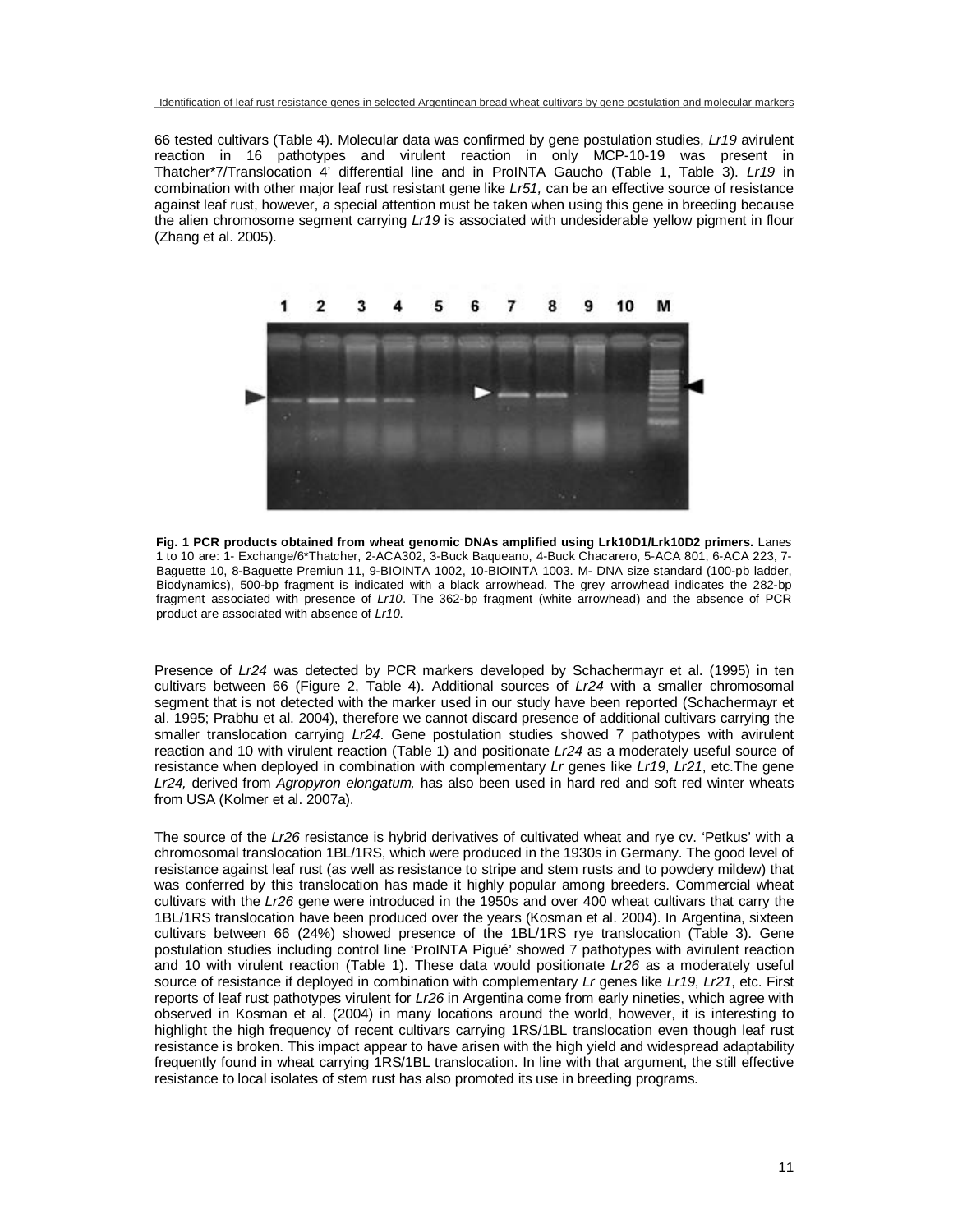

**Fig. 2 PCR products obtained from genomic DNAs amplified using J09-1/J09-2 primers.** Lanes 1 to 11 are 1- Caudillo, 2- Agent, 3- Buck Malevo, 4- Klein Chajá, 5- Buck Guatimozín, 6- Buck Pingo, 7- Baguette 10, 8- Buck Brasil, 9- SRM Nogal, 10- Buck Arriero, 11- Buck Guapo. M- DNA size standard (100-pb ladder, Biodynamics), 500-bp fragment is indicated with a black arrowhead. The white arrowhead indicates the 350-bp fragment associated with presence of *Lr24*.

The leaf rust resistance gene *Lr47* was transferred from chromosome 7S of *Triticum speltoides* to chromosome 7A of *Triticum aestivum* into a interstitial translocation. PCR analysis using a molecular marker associated with *Lr47* showed presence of this source of resistance only in 'BIOINTA 2004' with no additional cultivars carrying *Lr47* detected in the study. In gene postulation studies all tested pathotypes showed avirulent reaction against *Lr47* at seedling stage (Table 3, Table 4). This source of resistance has not been widely exploited in breeding; however some *Lr47*-isolines from commercial cultivars have been recently released in California and Argentina (Brevis et al. 2008; Bainotti et al. 2009).

# **Adult plant resistance** *Lr* **genes detected in cultivars using molecular markers**

The *Lr34* gene originates from bread wheat and is located on chromosome arm 7DS. *Lr34* has been recently cloned and it codes a protein that resembles an Adenosine Triphosphate (ATP) binding transporter of the pleiotropic drug resistance subfamily (Krattinger et al. 2009). Lagudah et al. (2006) developed a codominant PCR marker distant 0.5 cM of the *Lr34* locus that we used in our study to detect this gene and ten cultivars amplified the 150-bp fragment associated with *Lr34* (Figure 3, Table 3). This gene has supported resistance to leaf rust in wheat for more than fifty years and is extensively used in breeding programs worldwide (McIntosh et al. 1995; Krattinger et al. 2009).



**Fig. 3 PCR products obtained genomic DNAs amplified using csLV34F/csLV34R primers.** Lanes 1 to 13 are: 1- Lalbahadur (Parula7D), 2- BIOINTA 1003, 3- Buck Glutino, 4- Buck Pingo, 5- Buck Ranquel, 6- Klein Gavilán, 7- ACA304, 8- Themix-L, 9- BIOINTA 1001, 10- Klein Jabalí, 11- BIOINTA 1005, 12- Buck Panadero, 13- INIA Condor. M- DNA size standard (100-pb ladder, Biodynamics), 500-bp fragment is indicated with a black arrowhead. The grey arrowhead indicates the 150-bp fragment associated with presence of *Lr34* and the white arrowhead indicates the 229-bp fragment associated with absence of *Lr34.*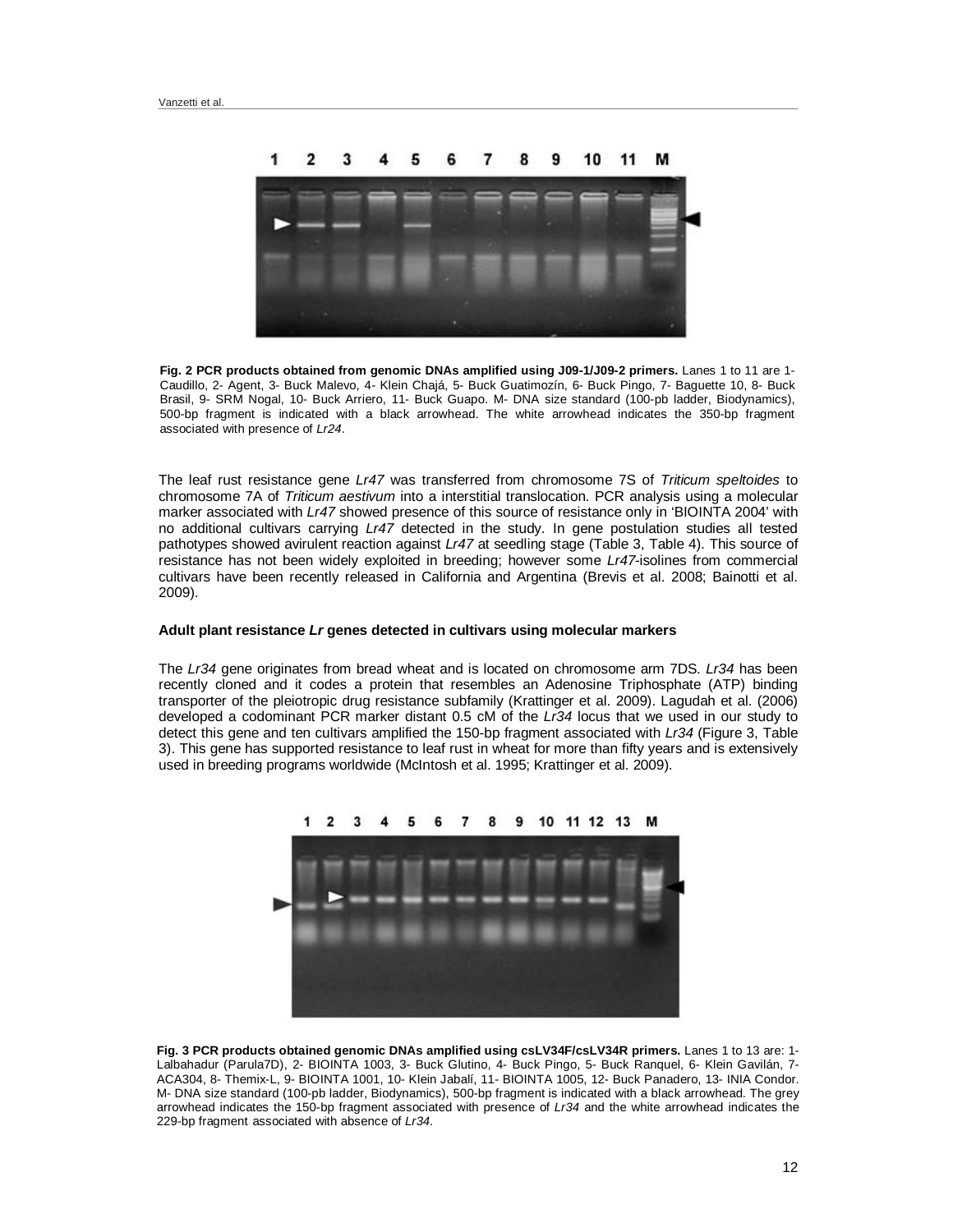*Lr37* is an adult plant leaf rust resistance gene located within a segment of *Triticum ventricosum* (Taush.) Cess. chromosome 2NS translocated to the short arm of bread wheat chromosome 2AS (McIntosh et al. 1995). In agreement with Bulos et al. (2006), two between 66 tested cultivars showed the 285-bp diagnostic DNA fragment associated to *Lr37*. 'Baguette 10' and 'Baguette Premium 11' share European germplasm carrying *Lr37* in their genealogy (for example VPM1) suggesting a common origin of *Lr37*. In contrast with *Lr34* and *Lr35*, *Lr37* has been found susceptible against specific pathotypes at adult plant stage (Chicaiza et al. 2006). Moreover, special consideration must be taken with *Lr37* in breeding programs because even though presence of virulent pathotypes for this gene have been reported, additional genes of agronomic interest like *Yr17*, *Sr38* and *Cre5* are also present into the 2NS *T. ventricosum* segment carrying *Lr37* (Jahier et al. 2001)*.*

# **DISCUSSION**

One of the main disadvantages in using single gene resistance is that because of rapid changes in predominant rust pathogen races (pathotypes) in nature, single-gene resistance in a cultivar may become ineffective soon after it is released. For example, in USA, *Lr9* was initially used in soft red winter wheat in the 1970s and initially gave complete immunity to leaf rust. However, within a few years, races with virulence to *Lr9* appeared and soon became widespread in the Easter USA. A similar story suffered *Lr18, Lr24* and *Lr26*. Leaf rust races in US with virulence to *Lr41* and *Lr50* were identified even before cultivars with genes were released (Kolmer et al. 2007a). In Argentina we have identified races with virulence to *Lr19, Lr26* and *Lr41* in cultivars that originally were resistant to leaf rust, and races with virulence to *Lr51* before a cultivar carrying this gene was released. In this context, stacking two or more effective resistance genes in one background can enhance durability and the level of rust resistance, at least, considering dominant pathotypes in one environment. In line with this argument, Oelke and Kolmer (2004) observed that hard red spring wheat cultivars from USA with seedling resistance genes *Lr16* and *Lr24* with additional adult plant resistance were highly resistant to leaf rust. Kolmer et al. (2007a) consider that the future development of wheat germplasm with high level of resistance will depend on the ability to select genotypes that have combinations of effective resistance genes such us *Lr16* and *Lr23* with the adult plant resistance gene *Lr34*. In our work, nine of the eleven local cultivars with high levels of resistance to all pathotypes showed combinations of the seedling resistance genes that included *Lr16*, which corroborate a central role of this *Lr* gene in the development of germplasm with high level of resistance against leaf rust also in Argentina. Kolmer et al. (2007a) suggest a positive interaction of seedling (*Lr23*) and adult plant (*Lr34*) *Lr* genes with *Lr16* boosting leaf rust resistance in cultivars carrying this combination of *Lr* genes. In highly resistant local cultivars carrying *Lr16* neither *Lr34* nor *Lr23* were detected, suggesting a combination of *Lr* genes different than *Lr16 + Lr23 + Lr34* also associated with high level of resistance. In Argentina, several old cultivars that show durable resistance to leaf rust as Sinvalocho MA, Pergamino Gaboto and Buck Manantial have been identified. In Buck Manantial (released in 1964), Altieri et al. (2008) identified seedling leaf rust resistance genes *Lr3, Lr16*, *Lr17*, and an adult plant resistance gene named BMP1. Buck Manantial (Rafaela MAG/Buck Quequen) has been used as a source of resistance to wheat leaf rust not only in Argentina, but also in Uruguay, Centro Internacional de Mejoramiento de Maíz y Trigo (CIMMYT) and North America (Kolmer et al. 2007b), and it could be a possible donor of *Lr16* in local cultivars evaluated in our study. Cultivars carrying *Lr16* like Klein Gavilán (Buck Yapeyu/Klein Cacique) and Klein Jabalí (Klein Orion/Klein Toledo//Klein Cacique) share Klein Cacique (Buck Cimarrón/25348//VEE'S'); and Buck Cimarrón and Buck Manantial share Rafaela MAG, which could be a possible donor of *Lr16* in Buck Manantial, Klein Gavilán and Klein Jabalí. A similar situation can be observed in Buck Guapo and Buck Sureño, siblines selected from the cross BCHA//Buck Patacón/CRCO, where Buck Patacón (CAEREN 2.4.2/3/RMAG/BPAM//BAGE/KLPET) also has Rafaela MAG in its pedigree as a possible donor of *Lr16*. ACA 302, ACA 303, ACA 304 and ACA 315 are siblines originated from the cross Buck Poncho/Buck Ñandú, unrelated by pedigree with Buck Manantial or Rafaela MAG, suggesting a different origin of *Lr16* in these materials, probably donated by Buck Poncho based on gene postulation data observed in Barcellos et al. (2008). Unfortunately, the probable origin of *Lr16* in Buck Glutino, Themix-L and Buck Ranquel could not be traced because the pedigree of these cultivars is unavailable. The high level of resistance against local pathotypes in BIOINTA 2004 and Buck Mataco was due to combinations of seedling resistance genes not including *Lr16,* like *Lr47* and *Lr3a+Lr10+Lr17*+u, respectively. Adult plant resistant gene *Lr34* has also been detected in BIOINTA 2004 (Bainotti et al. 2009), moreover, it is likely that BIOINTA 2004 also had additional seedling or adult plant resistant gene not detected because of limiting factors in gene postulation (lack of virulent pathotypes to *Lr* gene isolates to perform the postulation, in this case *Lr47*, and limited number of *Lr* gene isolates evaluated), and in the number of *Lr* genes available with diagnostic markers. Presence of unknown additional seedling resistance genes has also been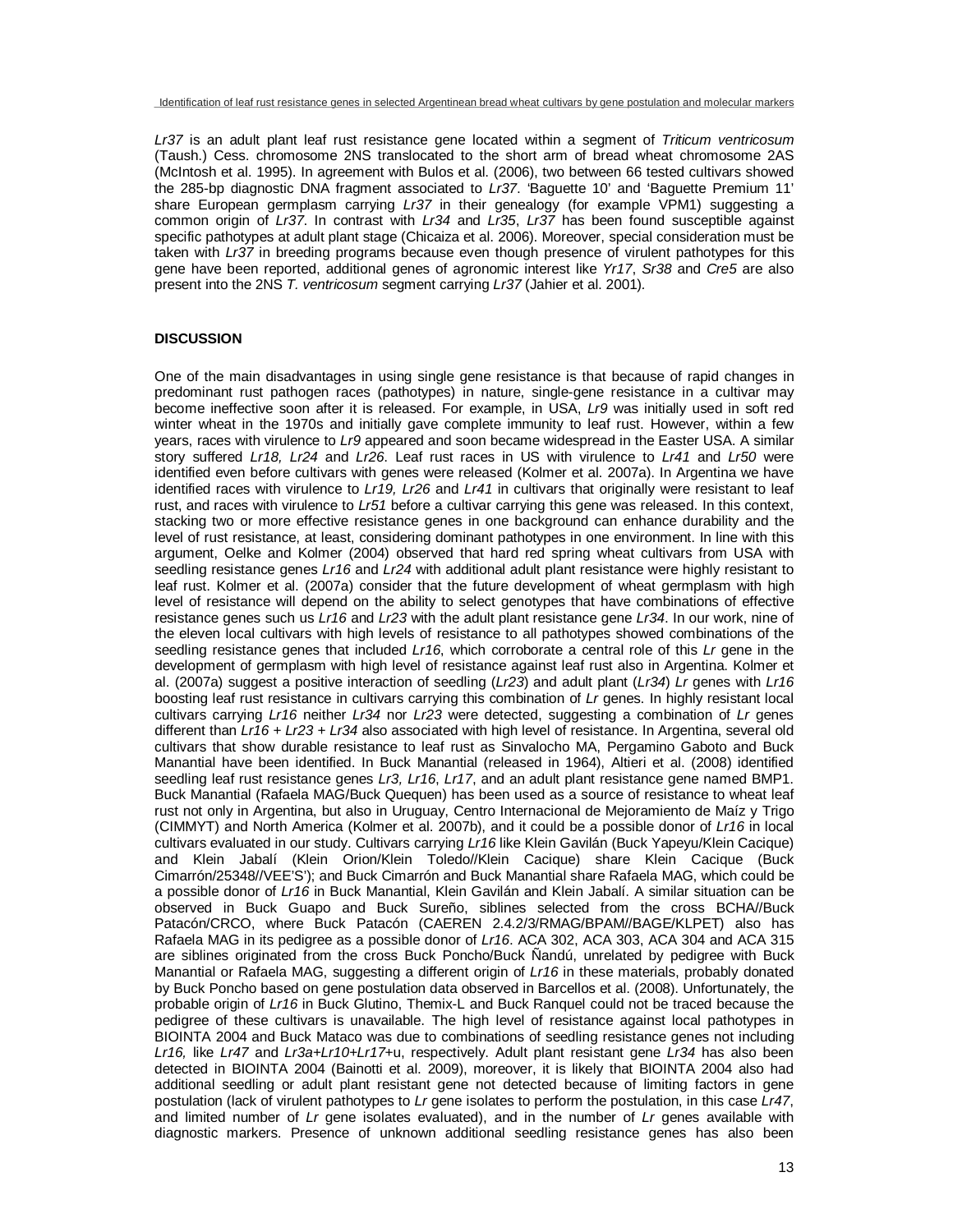observed in a high number of local cultivars (64%, Table 3). In the eleven highly resistant cultivars identified in our study, gene postulation analysis showed nine cases with presence of additional unknown seedling resistance genes, suggesting effective combinations of between two and four (or more) seedling *Lr* genes, probably with additional adult plant *Lr* genes different from *Lr34, Lr35* and *Lr37,* not present in these cultivars (Table 4). In cultivars postulated to have unknown *Lr* genes, genetic analysis of segregating populations remains the best method to determine the genetic basis of seedling and adult plant resistance of a cultivar. This approach has been successfully used to isolate novel sources of leaf rust resistance in local germplasm like an adult plant leaf rust resistant gene detected in 3BS chromosome arm of the cultivar Sinvalocho named SV2 (Ingala et al. 2007). Kolmer et al. (2007a) used a similar approach to determine the genetics of leaf rust resistance in three landrace-derived wheat cultivars from Uruguay based on segregation and infection type data and four unknown seedling (2) and adult plant (2) *Lr* genes were detected.

In this context, gene pyramiding of effective *Lr* genes is probably the faster strategy to develop leaf rust resistant wheat cultivars. Gene pyramiding can be greatly facilitated with associated markers through marker assisted selection programs (MAS), this is particularly true in the field of wheat breeding for leaf rust resistance where PCR-based markers are already available for almost half of the 60 or more designated resistance genes and alleles (Samsampour et al. 2010). For example, MAS has been used successfully to introgress into adapted germplasm from Hungary gene combinations Lr9 + Lr24, Lr9 + Lr25 and Lr9 + Lr29 (Vida et al. 2009). Our gene postulation data showed four seedling *Lr* genes (*Lr21, Lr25, Lr29, Lr47*) with high levels of resistance against local leaf rust pathotypes and with molecular markers available for MAS (Table 1, Table 2). Additionally, a second group of seedling *Lr* genes (*Lr2a, Lr2c, Lr9*, *Lr19, Lr41, Lr51,* and particularly, *Lr16*) showed good levels of resistance against a high number of local pathotypes in such a way that cultivars with combinations of complementary *Lr* genes could show high levels or resistance against leaf rust. In this group some *Lr* genes have molecular markers suitable for MAS, like *Lr9* (Schachermayr et al. 1994; Gupta et al. 2005), *Lr19* (Prins et al. 2001; Gupta et al. 2006)*, Lr51* (Helguera et al. 2005), *Lr16* (McCartney et al. 2005) and *Lr41* (Sun et al. 2009). Unfortunately, to our knowledge, no markers suitable for MAS associated with *Lr2a* or *Lr2c* have been published to the date. Other seedling resistance *Lr* genes with molecular markers suitable for MAS that have not been evaluated with local pathotypes but could be useful in the development of highly resistant germplasm based on new combinations of *Lr* genes are *Lr53* (Dadkhodaie et al. 2010), *Lr56* (Marais et al. 2010a), *Lr57* (Kuraparthy et al. 2009), *Lr59* (Marais et al. 2008), *Lr62* (Marais et al. 2009), *Lr63* (Kolmer et al. 2010) and *Lr66* (Marais et al. 2010b). However a special care must be taken when using in MAS the last group of *Lr* genes, because in all cases they were transferred into wheat in the form of wheat-alien translocations that may have an agronomic penalty because of the linkage drag (Helguera et al. 2003). Finally, a third group of *Lr* genes which is considered critical in the development of durable and highly resistant germplasm are the adult plant resistance *Lr* genes also known as slowrusting, or partial resistance genes (Kou and Wang, 2010). In our study, the identification of adult plant resistant genes *Lr34*, *Lr35* and *Lr37* was performed using molecular markers also suitable for MAS. In the case of *Lr34*, Lagudah et al. (2009) reported gene-specific markers that were not tested in our study, therefore, future analyses should be done with local germplasm using these functional markers in order to confirm presence of *Lr34*. Additional adult plant resistance *Lr* genes with associated markers suitable for MAS are *SV2* (Ingala et al. 2007), *Lr22a* (Hiebert et al. 2007), *Lr12* (Singh and Bowden, 2010), *Lr46* (Mateos-Hernandez et al. 2006), *Lr48* (Singh et al. 2010) and *Lr67* (Herrera-Foessel et al. 2011).

Lowe et al. (2011) consider that with the number of mapped partial (slow rusting) rust resistance genes increasing rapidly as a result of ongoing advances in marker and sequencing technologies, breeding programs needing to select and prioritize genes for deployment confront a fundamental question: which genes or gene combinations are more likely to provide durable protection against these evolving pathogens? These authors argue that a refined classification of partial rust resistance genes is required to start answering this question, one based not merely on disease phenotype but also on gene cloning, molecular functional characterization, and interactions with other host and pathogen proteins. Our phenotypic data would support that ideally, multiple minor, adult plant resistance and major seedling resistance genes should be combined to optimize both the level of resistance and its durability in a wheat cultivar. Using this strategy it will be possible to capitalize the two ways that plants respond to pathogen infection: basal resistance (mediated mainly by minor, adult plant resistance genes) and race-specific resistance (mediated by major, seedling resistance genes). Still, a rigorous evaluation of the agronomic effect of new resistance gene combinations on a host phenotype will be required to discard an eventual decrease in host fitness.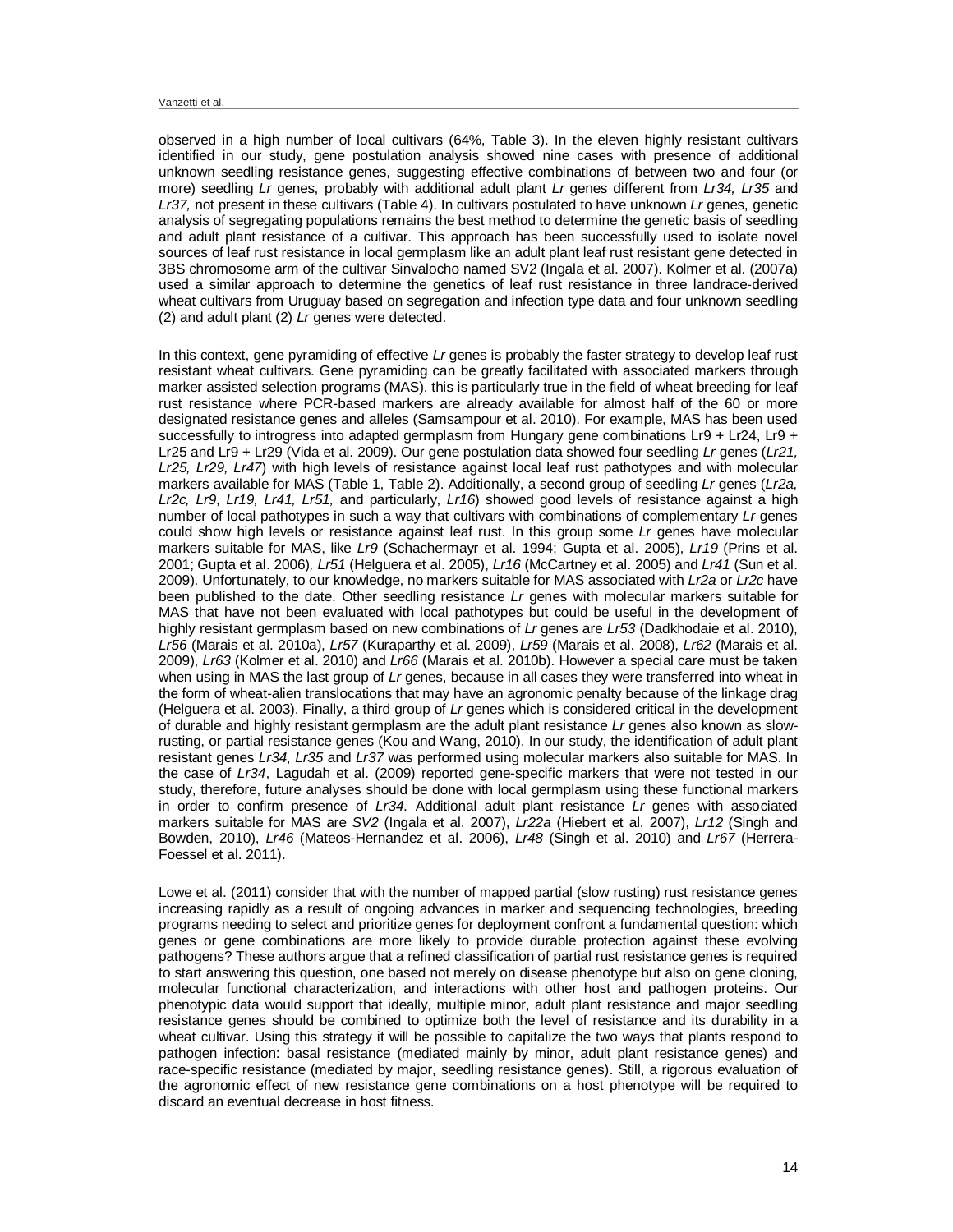**Financial support:** Grants from the Government of Argentina, INTA.

# **REFERENCES**

- ALTIERI, E.; MCCALLUM, B.; SOMERS, D.J. and SACCO, F. (2008). Inheritance and genetic mapping of leaf rust resistance genes in the wheat cultivar Buck Manantial. In: *11th International Wheat Genetics Symposium*  2008 Proceedings. (24<sup>th</sup> - 29<sup>th</sup> August, 2008, Brisbane, Australia). APPELS, R.; EASTWOOD, R.; LAGUDAH E.; LANGRIDGE, P.; MACKAY, M.; MCINTYRE, L. and SHARP, P. eds. vol. 3, p. 830-833.
- BAINOTTI, C.T.; FRASCHINA, J.; SALINES, J.; NISI, J.; DUBCOVSKY, J.; LEWIS, S.; BULLRICH, L.; VANZETTI, L.S.; CUNIBERTI, M.; CAMPOS, P.; FORMICA, M.B.; MASIERO, B.; ALBERIONE, E. and HELGUERA, M. (2009). Registration of 'BIOINTA 2004' wheat. *Journal of Plant Registrations*, vol. 3, no. 2, p. 165-169. **[\[CrossRef\]](http://dx.doi.org/10.3198/jpr2008.12.0713crc)**
- BANSAL, U.K.; HAYDEN, M.J.; VENKATA, B.P.; KHANNA, R.; SAINI, R.G. and BARIANA, H. S. (2008). Genetic mapping of adult plant leaf rust resistance genes *Lr48* and *Lr49* in common wheat. *TAG Theoretical and Applied Genetics*, vol. 117, no. 3, p. 307-312. **[\[CrossRef\]](http://dx.doi.org/10.1007/s00122-008-0775-6)**
- BARCELLOS, R.S.; MCCALLUM, B. and BRULE-BABEL, A. (2008). Postulation of leaf rust resistance genes in South American wheat cultivars. In: University of Manitoba, Agronomist Conference Proceedings (9<sup>th</sup>-10<sup>th</sup> December, 2008 Manitoba, Canada). Poster 14.
- BREVIS, J.C.; CHICAIZA, O.; KHAN, I.A.; JACKSON, L.; MORRIS, C.F. and DUBCOVSKY, J. (2008). Agronomic and quality evaluation of common wheat near-isogenic lines carrying the leaf rust resistance gene *Lr47*. *Crop Science,* vol. 48, no. 4, p. 1441-1451. **[\[CrossRef\]](http://dx.doi.org/10.2135/cropsci2007.09.0537)**
- BULOS, M.; ECHARTE, M. and SALA, C. (2006). Occurrence of the rust resistance gene *Lr37* from *Aegilops ventricosa* in Argentine cultivars of wheat. *Electronic Journal of Biotechnology,* vol. 9, no. 5. **[\[CrossRef\]](http://dx.doi.org/10.2225/vol9-issue5-fulltext-14)**
- CHICAIZA, O.; KHAN, I.A.; ZHANG, X.; BREVIS, J.C.; JACKSON, L.; CHEN, X. and DUBCOVSKY, J. (2006). Registration of five wheat isogenic lines for leaf rust and stripe rust resistance genes. *Crop Science*, vol. 46, no. 1, p. 485-487. **[\[CrossRef\]](http://dx.doi.org/10.2135/cropsci2005.04-0048)**
- DADKHODAIE, N.A.; KARAOGLOU, H.; WELLINGS, C.R. and PARK, R.F. (2010). Mapping genes *Lr53* and *Yr35* on the short arm of chromosome 6B of common wheat with microsatellite markers and studies of their association with *Lr36. TAG Theoretical and Applied Genetics*, vol. 122, no. 3, p. 479-487*.* **[\[CrossRef\]](http://dx.doi.org/10.1007/s00122-010-1462-y)**
- FEUILLET, C.; TRAVELLA, S.; STEIN, N.; ALBAR, L.; NUBLAT, A. and KELLER, B. (2003). Map-based isolation of the leaf rust disease resistance gene *Lr10* from the hexaploid wheat (*Triticum aestivum* L.) genome. *Proceedings of the National Academy of Sciences of the United States of America*, vol. 100, no. 25, p. 15253- 15258. **[\[CrossRef\]](http://dx.doi.org/10.1073/pnas.2435133100)**
- GERMÁN, S.; BARCELLOS, A.; CHAVES, M.; KOHLI, M.; CAMPOS, P. and VIEDMA, L. (2007). The situation of common wheat rusts in the Southern Cone of America and perspectives for control. *Australian Journal of Agricultural Research*, vol. 58, no. 6, p. 620-630. **[\[CrossRef\]](http://dx.doi.org/10.1071/AR06149)**
- GOLD, J.; HARDER, D.; TOWNLEY-SMITH, F.; AUNG T. and PROCUNIER, J. (1999). Development of a molecular marker for rust resistance genes Sr39 and Lr35 in wheat breeding lines. *Electronic Journal of Biotechnology,*  vol. 2, no. 1.
- GUPTA, S.K.; CHARPE, A.; KOUL, S.; PRABHU, K.V. and HAQ, Q.M.R. (2005). Development and validation of molecular markers linked to an *Aegilops umbellulata-*derived leaf rust- resistance gene, *Lr9*, for markerassisted selection in bread wheat. *Genome*, vol. 48, no. 5, p. 823-830. **[\[CrossRef\]](http://dx.doi.org/10.1139/g05-051)**
- GUPTA, S.K.; CHARPE, A.; PRABHU, K.V. and HAQUE, Q.M.R. (2006). Identification and validation of molecular markers linked to the leaf rust resistance gene *Lr19* in wheat. *TAG Theoretical and Applied Genetics*, vol. 113, no. 6, p. 1027-1036. **[\[CrossRef\]](http://dx.doi.org/10.2225/vol2-issue1-fulltext-1)**
- HELGUERA, M.; KHAN, I.A. and DUBCOVSKY, J. (2000). Development of PCR markers for wheat leaf rust resistance gene *Lr47. TAG Theoretical and Applied Genetics*, vol. 100, no. 7, p. 1137-1143. **[\[CrossRef\]](http://dx.doi.org/10.1007/s001220051397)**
- HELGUERA, M.; KHAN, I.A.; KOLMER, J.; LIJAVETZKI, D.; ZHONG-QI, L. and DUBCOVSKY, J. (2003). PCR assays for the *Lr37-Yr17-Sr38* cluster of rust resistance genes and their use to develop isogenic hard red spring wheat lines. *Crop Science,* vol. 43, no. 5, p. 1839-1847. **[\[CrossRef\]](http://dx.doi.org/10.2135/cropsci2003.1839)**
- HELGUERA, M.; VANZETTI, L.; SORIA, M.; KHAN, I.A.; KOLMER, J. and DUBCOVSKY, J. (2005). PCR markers for *Triticum speltoides* leaf rust resistance gene *Lr51* and their use to develop isogenic hard red spring wheat lines. *Crop Science,* vol. 45, no. 2, p. 728-734. **[\[CrossRef\]](http://dx.doi.org/10.2135/cropsci2005.0728)**
- HERRERA-FOESSEL, S.A.; LAGUDAH, E.S.; HUERTA-ESPINO, J.; HAYDEN, M.J.; BARIANA, H.S.; SINGH, D. and SINGH, R.P. (2011). New slow-rusting leaf rust and stripe rust resistance genes *Lr67* and *Yr46* in wheat are pleiotropic or closely linked. *TAG Theoretical and Applied Genetics*, vol. 122, no. 1, p. 239-249. **[\[CrossRef\]](http://dx.doi.org/10.1007/s00122-010-1439-x)**
- HIEBERT, C.W.; THOMAS, J.B.; SOMERS, D.J.; MCCALLUM, B.D. and FOX, S.L. (2007). Microsatellite mapping of adult-plant leaf rust resistance gene *Lr22a* in wheat. *TAG Theoretical and Applied Genetics*, vol. 115, no. 6, p. 877-884. **[\[CrossRef\]](http://dx.doi.org/10.1007/s00122-007-0604-3)**
- HUANG, L. and GILL, B.S. (2001). An RGA-like marker detects all known *Lr21* leaf rust resistance gene family members in *Aegilops tauschii* and wheat. *TAG Theoretical and Applied Genetics*, vol. 103, no. 6-7, p. 1007- 1013. **[\[CrossRef\]](http://dx.doi.org/10.1007/s001220100701)**
- HYSING, S.; SINGH, R.P.; HUERTA-ESPINO, J.; MERKER, A.; LILJEROTH, E. and DIAZ, O. (2006). Leaf rust (*Puccinia triticina*) resistance in wheat (*Triticum aestivum*) cultivars grown in Northern Europe 1992-2002. *Hereditas*, vol. 143, no. 1, p. 1-14. **[\[CrossRef\]](http://dx.doi.org/10.1111/j.2005.0018-0661.01917.x)**
- INGALA, L.; SAIONE, H.; HELGUERA, M.; NISI, M. and SACCO, F. (2007). Inheritance of adult plant resistance genes and associated markers from a durable resistant cultivar to leaf rust. In: BUCK, H.T.; NISI, J.E. and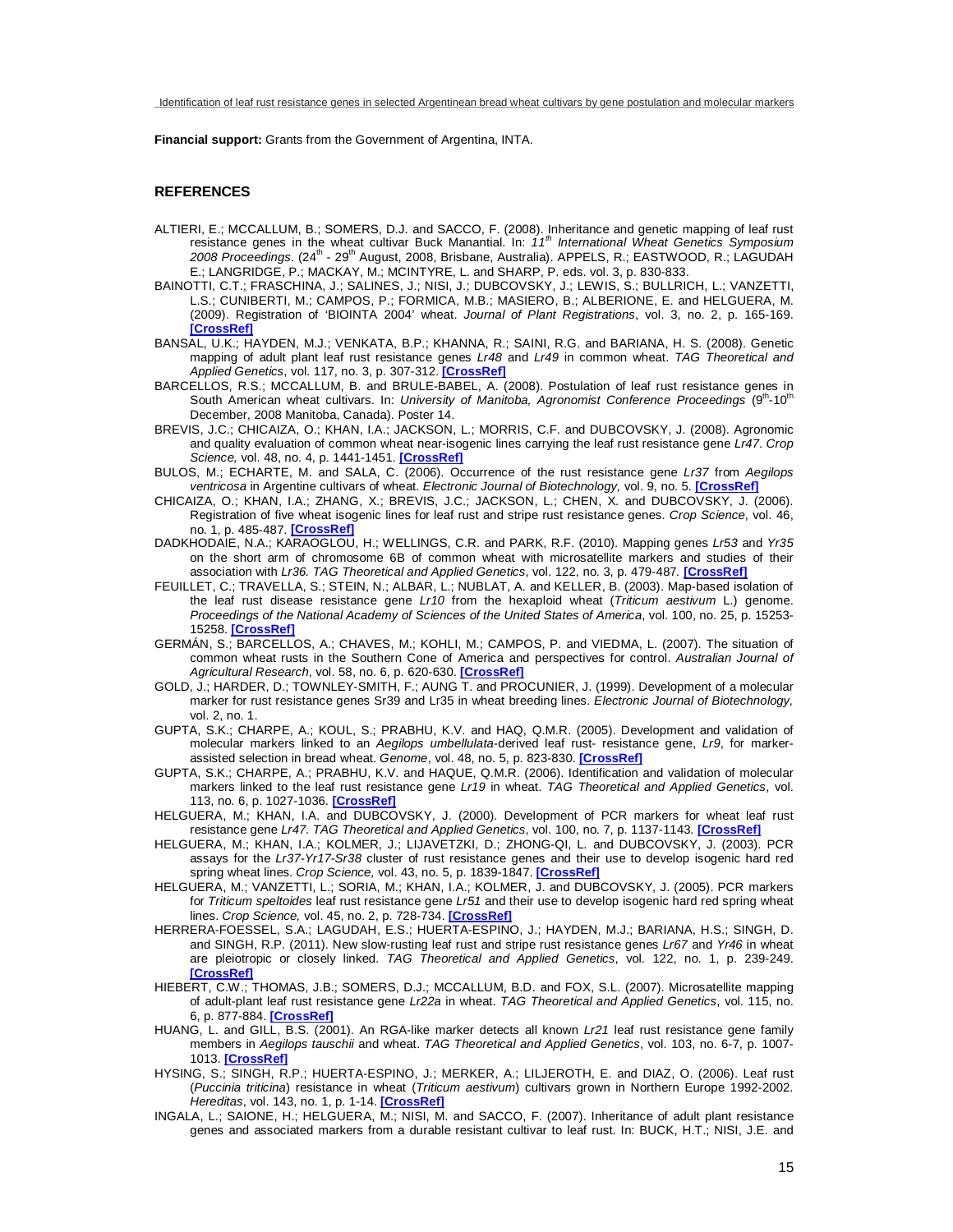SALOMÓN, N. eds. *Wheat Production in Stressed Environments.* Dordrecht, Springer, vol. 12, p. 59-63. **[\[CrossRef\]](http://dx.doi.org/10.1007/1-4020-5497-1_6)**

- JAHIER, J.; ABELARD, P.; TANGUY, A.M.; DEDRYVER, F.; RIVOAL, R.; KHATKAR, S.; BARIANA, H.S. and KOEBNER, R. (2001). The *Aegilops ventricosa* segment on chromosome 2AS of the wheat cultivar VPM1 carries the cereal cyst nematode resistance gene *Cre5*. *Plant Breeding,* vol. 120, no. 2, p. 125-128. **[\[CrossRef\]](http://dx.doi.org/10.1046/j.1439-0523.2001.00585.x)**
- JOHNSON, R. (2000). Classical plant breeding for durable resistance to diseases. *Journal of Plant Pathology,* vol. 82, no. 1, p. 3-7.
- KOLMER, J.A. (2003). Postulation of leaf rust resistance genes in selected soft red winter wheats. *Crop science*, vol. 43, no. 4, p. 1266-1274. **[\[CrossRef\]](http://dx.doi.org/10.2135/cropsci2003.1266)**
- KOLMER, J.A.; JIN, Y. and LONG, D.L. (2007a). Wheat leaf and stem rust in the United States. *Australian Journal of Agricultural Research*, vol. 58, no. 6, p. 631-638. **[\[CrossRef\]](http://dx.doi.org/10.1071/AR07057)**
- KOLMER, J.A.; OELKE, L.M. and LIU, J.Q. (2007b). Genetics of leaf rust resistance in three Americano landracederived wheat cultivars from Uruguay. *Plant Breeding*, vol. 126, no. 2, p. 152-157. **[\[CrossRef\]](http://dx.doi.org/10.1111/j.1439-0523.2007.01283.x)**
- KOLMER, J.A.; ANDERSON, J.A. and FLOR, J.M. (2010). Chromosome location, linkage with simple sequence repeat markers, and leaf rust resistance conditioned by gene *Lr63* in wheat. *Crop Science*, vol. 50, no. 6, p. 2392-2395. **[\[CrossRef\]](http://dx.doi.org/10.2135/cropsci2010.01.0005)**
- KOSMAN, E.; PARDES, E.; ANIKSTER, Y.; MANISTERSKI, J.; YEHUDA, P.B.; SZABO, L.J. and SHARON, A. (2004). Genetic variation and virulence on *Lr26* in *Puccinia triticina. Phytopathology*, vol. 94, no. 6, p. 632- 640. **[\[CrossRef\]](http://dx.doi.org/10.1094/PHYTO.2004.94.6.632)**
- KOU, Y. and WANG, S. (2010). Broad-spectrum and durability: Understanding of quantitative disease resistance. *Current Opinion in Plant Biology*, vol. 13, no. 2, p. 181-185. **[\[CrossRef\]](http://dx.doi.org/10.1016/j.pbi.2009.12.010)**
- KRATTINGER, S.G.; LAGUDAH, E.S.; SPIELMEYER, W.; SINGH, R.P.; HUERTA-ESPINO, J.; MCFADDEN, H.; BOSSOLINI, E.; SELTER, L.L. and KELLER, B. (2009). A putative ABC transporter confers durable resistance to multiple fungal pathogens in wheat. *Science,* vol. 323, no. 5919, p. 1360-1363. **[\[CrossRef\]](http://dx.doi.org/10.1126/science.1166453)**
- KURAPARTHY, V.; SOOD, S.; SEE, D.R. and GILL, B.S. (2009). Development of a PCR assay and markerassisted transfer of leaf rust and stripe rust resistance genes *Lr57* and *Yr40* into hard red winter wheats. *Crop Science,* vol. 49, no. 1, p. 120-126. **[\[CrossRef\]](http://dx.doi.org/10.2135/cropsci2008.03.0143)**
- LAGUDAH, E.S.; MCFADDEN, H.; SINGH, R.P.; HUERTA-ESPINO, J.; BARIANA, H.S. and SPIELMEYER, W. (2006). Molecular genetic characterisation of the *Lr34/Yr18* slow rusting resistance gene region in wheat. *TAG Theoretical and Applied Genetics,* vol. 114, no. 1, p. 21-30. **[\[CrossRef\]](http://dx.doi.org/10.1007/s00122-006-0406-z)**
- LAGUDAH, E.S.; KRATTINGER, S.G.; HERRERA-FOESSEL, S.; SINGH, R.P.; HUERTA-ESPINO, J.; SPIELMEYER, W.; BROWN-GUEDIRA, G.; SELTER, L.L. and KELLER, B. (2009). Gene-specific markers for the wheat gene *Lr34/Yr18/Pm38* which confers resistance to multiple fungal pathogens. *TAG Theoretical and Applied Genetics,* vol. 119, no. 5, p. 889-898. **[\[CrossRef\]](http://dx.doi.org/10.1007/s00122-009-1097-z)**
- LONG, D.L. and KOLMER, J.A. (1989). A North American system of nomenclature for *Puccinia recondita f. sp. tritici. Phytopathology,* vol. 79, no. 5, p. 525-529. **[\[CrossRef\]](http://dx.doi.org/10.1094/Phyto-79-525)**
- LOWE, I.; CANTU, D. and DUBCOVSKY, J. (2011). Durable resistance to the wheat rusts: Integrating systems biology and traditional phenotype-based research methods to guide the deployment of resistance genes. *Euphytica*, vol. 179, no. 1, p. 69-79. **[\[CrossRef\]](http://dx.doi.org/10.1007/s10681-010-0311-z)**
- MAGO, R.; SPIELMEYER, W.; LAWRENCE, G.J.; LAGUDAH, E.S.; ELLIS, J.G. and PRYOR, A. (2002). Identification and mapping of molecular markers linked to rust resistance genes located on chromosome 1RS of rye using wheat-rye translocation lines. *TAG Theoretical and Applied Genetics,* vol. 104, no. 8, p. 1317- 1324. **[\[CrossRef\]](http://dx.doi.org/10.1007/s00122-002-0879-3)**
- MARAIS, G.F.; MCCALLUM, B. and MARAIS, A.S. (2008). Wheat leaf rust resistance gene *Lr59* derived from *Aegilops peregrina. Plant Breeding*, vol. 127, no. 4, p. 340-345. **[\[CrossRef\]](http://dx.doi.org/10.1111/j.1439-0523.2008.01513.x)**
- MARAIS, F.; MARAIS, A.; MCCALLUM, B. and PRETORIUS, Z. (2009). Transfer of leaf rust and stripe rust resistance genes *Lr62* and *Yr42* from *Aegilops neglecta* Req. ex Bertol. to common wheat. *Crop Science*, vol. 49, no. 3, p. 871-879. **[\[CrossRef\]](http://dx.doi.org/10.2135/cropsci2008.06.0317)**
- MARAIS, G.F.; BADENHORST, P.E.; EKSTEEN, A. and PRETORIUS, Z.A. (2010a). Reduction of *Aegilops sharonensis* chromatin associated with resistance genes *Lr56* and *Yr38* in wheat. *Euphytica*, vol. 171, no. 1, p. 15-22. **[\[CrossRef\]](http://dx.doi.org/10.1007/s10681-009-9973-9)**
- MARAIS, G.F.; BEKKER, T.A.; EKSTEEN, A.; MCCALLUM, B.; FETCH, T. and MARAIS, A.S. (2010b). Attempts to remove gametocidal genes co-transferred to common wheat with rust resistance from *Aegilops speltoides*. *Euphytica,* vol. 171, no. 1, p. 71-85. **[\[CrossRef\]](http://dx.doi.org/10.1007/s10681-009-9996-2)**
- MATEOS-HERNANDEZ, M.; SINGH, R.P.; HULBERT, S.H.; BOWDEN, R.L.; HUERTA-ESPINO, J.; GILL, B.S. and BROWN-GUEDIRA, G. (2006). Targeted mapping of ESTs linked to the adult plant resistance gene *Lr46* in wheat using synteny with rice. *Functional & Integrative Genomics,* vol. 6, no. 2, p. 122-131. **[\[CrossRef\]](http://dx.doi.org/10.1007/s10142-005-0017-9)**
- MCCARTNEY, C.A.; SOMERS, D.J.; MCCALLUM, B.D.; THOMAS, J.; HUMPHREYS, D.G.; MENZIES, J.G. and BROWN, P.D. (2005). Microsatellite tagging of the leaf rust resistance gene *Lr16* on wheat chromosome 2BSc. *Molecular Breeding*, vol. 15, no. 4, p. 329-337. **[\[CrossRef\]](http://dx.doi.org/10.1007/s11032-004-5948-7)**
- MCINTOSH, R.A.; WELLINGS, C.R. and PARK, R.F. (1995). *Wheat rusts: An atlas of resistance genes*, Melbourne, CSIRO, 1995, 208 p. ISBN 0-643-05428-6.
- MCINTOSH, R.A.; DEVOS, K.M.; DUBCOVSKY, J.; ROGERS, W.J.; MORRIS, C.F.; APPELS, R.; SOMERS, D.J. and ANDERSON, O.A. (2008). Catalogue of gene symbols for wheat: 2008 Supplement. *Annual Wheat Newsletter*, vol. 54, p. 219. Available from Internet: [http://wheat.pw.usda.gov/ggpages/wgc/2008upd.pdf.](http://wheat.pw.usda.gov/ggpages/wgc/2008upd.pdf)  [cited date March 15, 2011].
- MEBRATE, S.A.; OERKE, E.C.; DEHNE, H.W. and PILLEN, K. (2008). Mapping of the leaf rust resistance gene *Lr38* on wheat chromosome arm 6DL using SSR markers. *Euphytica*, vol. 162, no. 3, p. 457-466. **[\[CrossRef\]](http://dx.doi.org/10.1007/s10681-007-9615-z)**